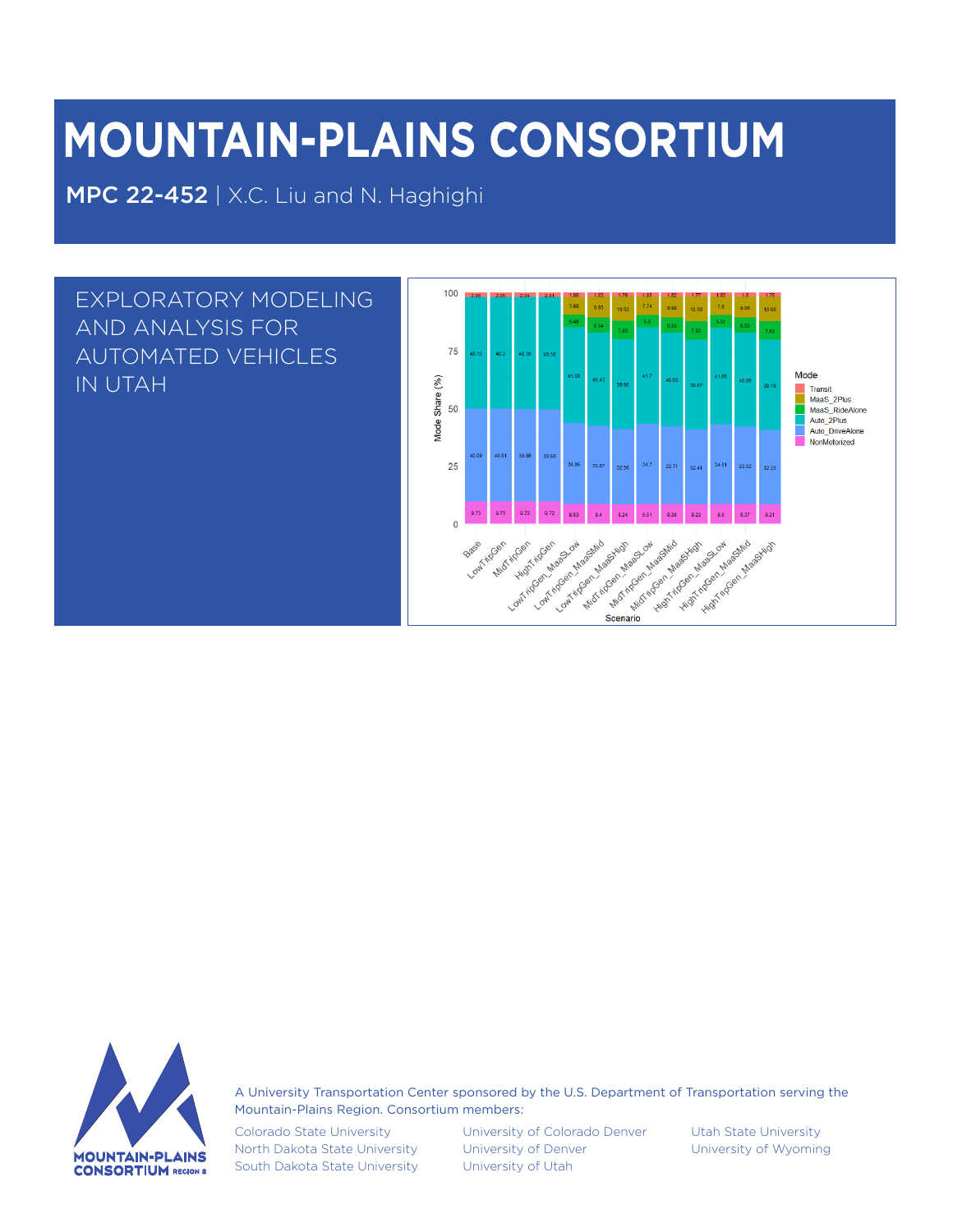#### **Technical Report Documentation Page**

| 1. Report No.                                                                                                                                                                                                                                                                                                                                                                                                                                                                                                                                                                                                                                                                                                                                                                                                                                                                                                                                                                                                                                                                                                                                                                                                                                                                                                                                                                                                                                                                                                                                                                                                                                  | 2. Government Accession No.                          |                                       | recimical Report Documentation Fage<br>3. Recipient's Catalog No. |  |  |  |  |
|------------------------------------------------------------------------------------------------------------------------------------------------------------------------------------------------------------------------------------------------------------------------------------------------------------------------------------------------------------------------------------------------------------------------------------------------------------------------------------------------------------------------------------------------------------------------------------------------------------------------------------------------------------------------------------------------------------------------------------------------------------------------------------------------------------------------------------------------------------------------------------------------------------------------------------------------------------------------------------------------------------------------------------------------------------------------------------------------------------------------------------------------------------------------------------------------------------------------------------------------------------------------------------------------------------------------------------------------------------------------------------------------------------------------------------------------------------------------------------------------------------------------------------------------------------------------------------------------------------------------------------------------|------------------------------------------------------|---------------------------------------|-------------------------------------------------------------------|--|--|--|--|
| <b>MPC-542</b>                                                                                                                                                                                                                                                                                                                                                                                                                                                                                                                                                                                                                                                                                                                                                                                                                                                                                                                                                                                                                                                                                                                                                                                                                                                                                                                                                                                                                                                                                                                                                                                                                                 |                                                      |                                       |                                                                   |  |  |  |  |
| 4. Title and Subtitle                                                                                                                                                                                                                                                                                                                                                                                                                                                                                                                                                                                                                                                                                                                                                                                                                                                                                                                                                                                                                                                                                                                                                                                                                                                                                                                                                                                                                                                                                                                                                                                                                          |                                                      |                                       | 5. Report Date                                                    |  |  |  |  |
|                                                                                                                                                                                                                                                                                                                                                                                                                                                                                                                                                                                                                                                                                                                                                                                                                                                                                                                                                                                                                                                                                                                                                                                                                                                                                                                                                                                                                                                                                                                                                                                                                                                |                                                      |                                       | <b>March 2022</b>                                                 |  |  |  |  |
| Exploratory Modeling and Analysis for Automated Vehicles in Utah                                                                                                                                                                                                                                                                                                                                                                                                                                                                                                                                                                                                                                                                                                                                                                                                                                                                                                                                                                                                                                                                                                                                                                                                                                                                                                                                                                                                                                                                                                                                                                               |                                                      | 6. Performing Organization Code       |                                                                   |  |  |  |  |
| 7. Author(s)                                                                                                                                                                                                                                                                                                                                                                                                                                                                                                                                                                                                                                                                                                                                                                                                                                                                                                                                                                                                                                                                                                                                                                                                                                                                                                                                                                                                                                                                                                                                                                                                                                   |                                                      | 8. Performing Organization Report No. |                                                                   |  |  |  |  |
| X.C. Liu<br>N. Haghighi                                                                                                                                                                                                                                                                                                                                                                                                                                                                                                                                                                                                                                                                                                                                                                                                                                                                                                                                                                                                                                                                                                                                                                                                                                                                                                                                                                                                                                                                                                                                                                                                                        |                                                      | MPC 22-452                            |                                                                   |  |  |  |  |
| 9. Performing Organization Name and Address                                                                                                                                                                                                                                                                                                                                                                                                                                                                                                                                                                                                                                                                                                                                                                                                                                                                                                                                                                                                                                                                                                                                                                                                                                                                                                                                                                                                                                                                                                                                                                                                    |                                                      | 10. Work Unit No. (TRAIS)             |                                                                   |  |  |  |  |
| Department of Civil & Environmental Engineering                                                                                                                                                                                                                                                                                                                                                                                                                                                                                                                                                                                                                                                                                                                                                                                                                                                                                                                                                                                                                                                                                                                                                                                                                                                                                                                                                                                                                                                                                                                                                                                                |                                                      |                                       | 11. Contract or Grant No.                                         |  |  |  |  |
| University of Utah<br>110 Central Campus Drive, Suite 2000<br>Salt Lake City, UT 84112                                                                                                                                                                                                                                                                                                                                                                                                                                                                                                                                                                                                                                                                                                                                                                                                                                                                                                                                                                                                                                                                                                                                                                                                                                                                                                                                                                                                                                                                                                                                                         |                                                      |                                       |                                                                   |  |  |  |  |
| 12. Sponsoring Agency Name and Address                                                                                                                                                                                                                                                                                                                                                                                                                                                                                                                                                                                                                                                                                                                                                                                                                                                                                                                                                                                                                                                                                                                                                                                                                                                                                                                                                                                                                                                                                                                                                                                                         |                                                      |                                       | 13. Type of Report and Period Covered                             |  |  |  |  |
| Mountain-Plains Consortium                                                                                                                                                                                                                                                                                                                                                                                                                                                                                                                                                                                                                                                                                                                                                                                                                                                                                                                                                                                                                                                                                                                                                                                                                                                                                                                                                                                                                                                                                                                                                                                                                     |                                                      |                                       | <b>Final Report</b>                                               |  |  |  |  |
| North Dakota State University                                                                                                                                                                                                                                                                                                                                                                                                                                                                                                                                                                                                                                                                                                                                                                                                                                                                                                                                                                                                                                                                                                                                                                                                                                                                                                                                                                                                                                                                                                                                                                                                                  |                                                      |                                       | 14. Sponsoring Agency Code                                        |  |  |  |  |
| PO Box 6050, Fargo, ND 58108                                                                                                                                                                                                                                                                                                                                                                                                                                                                                                                                                                                                                                                                                                                                                                                                                                                                                                                                                                                                                                                                                                                                                                                                                                                                                                                                                                                                                                                                                                                                                                                                                   |                                                      |                                       |                                                                   |  |  |  |  |
| 15. Supplementary Notes<br>Supported by a grant from the US DOT, University Transportation Centers Program<br>16. Abstract<br>Autonomous Vehicles (AVs) have the potential to offer benefits and flexibility in travel, which can lead to significant<br>reductions in the generalized travel cost, and possibly more demand. The combination of the AV technology with<br>Mobility as a Service (MaaS) creates a new disruptive transportation mode - Shared Autonomous Vehicles (SAVs)<br>that have the promise to re-define the transportation landscape by improving mobility and competing with<br>conventional transportation modes. While it is foreseen that SAVs could potentially be on the market in the near<br>future, the long-range transportation planning process has yet to account for their impact. We fill this gap by<br>presenting a framework of modeling SAVs to seamlessly integrate them into the four-step travel demand models<br>that are widely used by transportation agencies. Using the Wasatch Front region in the State of Utah as a case<br>study, we present such modeling effort for the year 2040 forecast horizon. Delineated by different combinations of<br>trip growth rates and SAV market attractiveness, the designed scenarios revealed that SAVs could increase the<br>total number of trips by 1% to 7%. SAVs could shift travel away from conventional transportation modes. It is<br>estimated that SAVs will increase daily Vehicle Miles Traveled (VMT) by 4% to 9% across designed scenarios due<br>to improved mobility of underserved populations and additional repositioning trips. |                                                      |                                       |                                                                   |  |  |  |  |
|                                                                                                                                                                                                                                                                                                                                                                                                                                                                                                                                                                                                                                                                                                                                                                                                                                                                                                                                                                                                                                                                                                                                                                                                                                                                                                                                                                                                                                                                                                                                                                                                                                                |                                                      |                                       |                                                                   |  |  |  |  |
| 17. Key Word                                                                                                                                                                                                                                                                                                                                                                                                                                                                                                                                                                                                                                                                                                                                                                                                                                                                                                                                                                                                                                                                                                                                                                                                                                                                                                                                                                                                                                                                                                                                                                                                                                   |                                                      | 18. Distribution Statement            |                                                                   |  |  |  |  |
| forecasting, intelligent vehicles, traffic platooning, travel time,<br>vehicle miles of travel                                                                                                                                                                                                                                                                                                                                                                                                                                                                                                                                                                                                                                                                                                                                                                                                                                                                                                                                                                                                                                                                                                                                                                                                                                                                                                                                                                                                                                                                                                                                                 |                                                      | Public distribution                   |                                                                   |  |  |  |  |
| 19. Security Classif. (of this report)<br>Unclassified                                                                                                                                                                                                                                                                                                                                                                                                                                                                                                                                                                                                                                                                                                                                                                                                                                                                                                                                                                                                                                                                                                                                                                                                                                                                                                                                                                                                                                                                                                                                                                                         | 20. Security Classif. (of this page)<br>Unclassified |                                       | 21. No. of Pages<br>22. Price<br>28<br>n/a                        |  |  |  |  |
| Form DOT F 1700.7 (8-72)                                                                                                                                                                                                                                                                                                                                                                                                                                                                                                                                                                                                                                                                                                                                                                                                                                                                                                                                                                                                                                                                                                                                                                                                                                                                                                                                                                                                                                                                                                                                                                                                                       | Reproduction of completed page authorized            |                                       |                                                                   |  |  |  |  |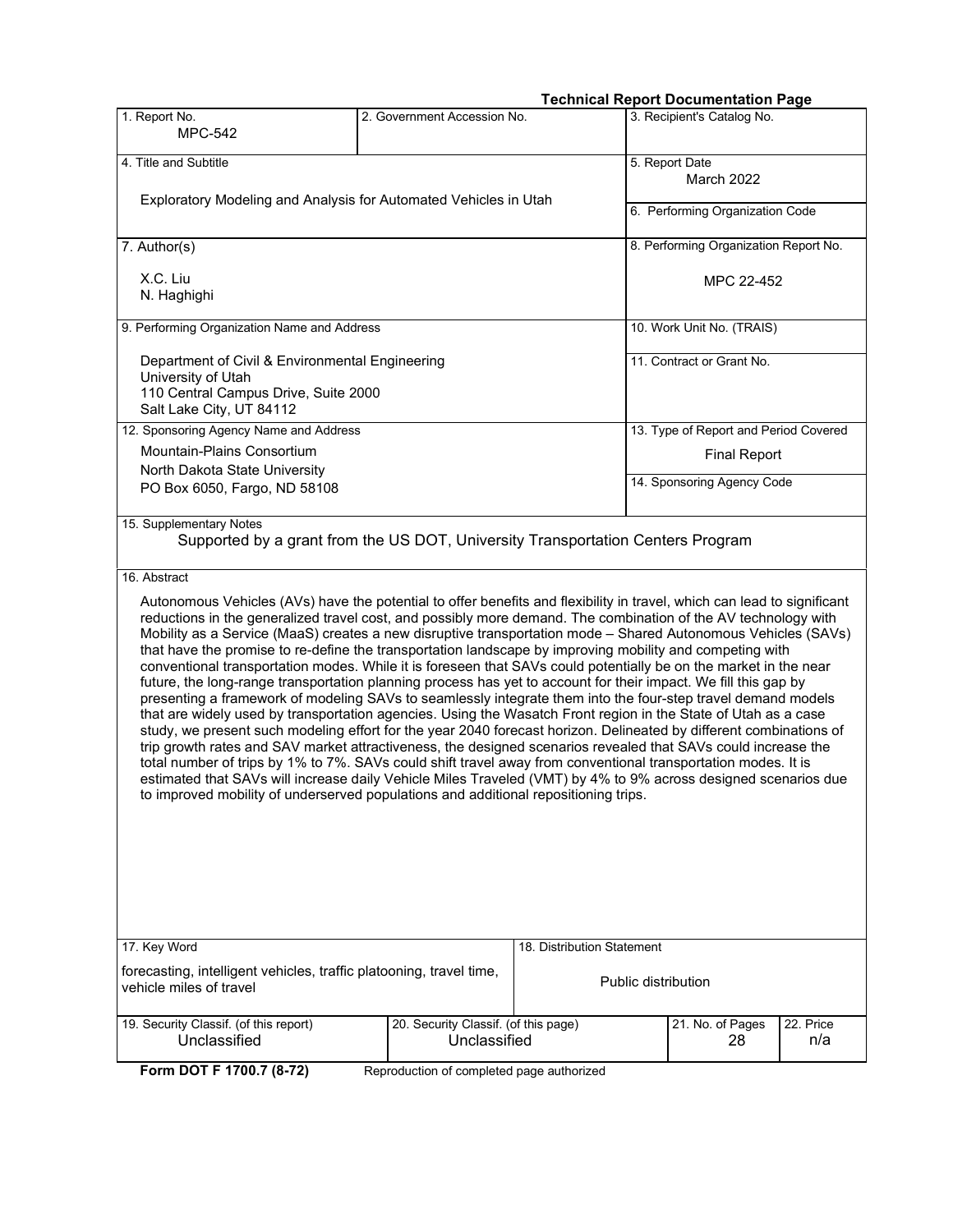## **Exploratory Modeling and Analysis for Automated Vehicles in Utah**

Xiaoyue Cathy Liu, Ph.D., P.E. Associate Professor Department of Civil and Environmental Engineering University of Utah Salt Lake City, Utah, 84112 Phone: (801) 587-8858 Email: [cathy.liu@utah.edu](mailto:cathy.liu@utah.edu)

Nima Haghighi, Ph.D. Transportation Planner II Planning and Development Department Pasco County 8731 Citizens Drive, Suite 360 New Port Richey, FL 34654 Phone: (727) 847-8142 Email: [nhaghighi@pascocountyfl.net](mailto:nhaghighi@pascocountyfl.net)

March 2022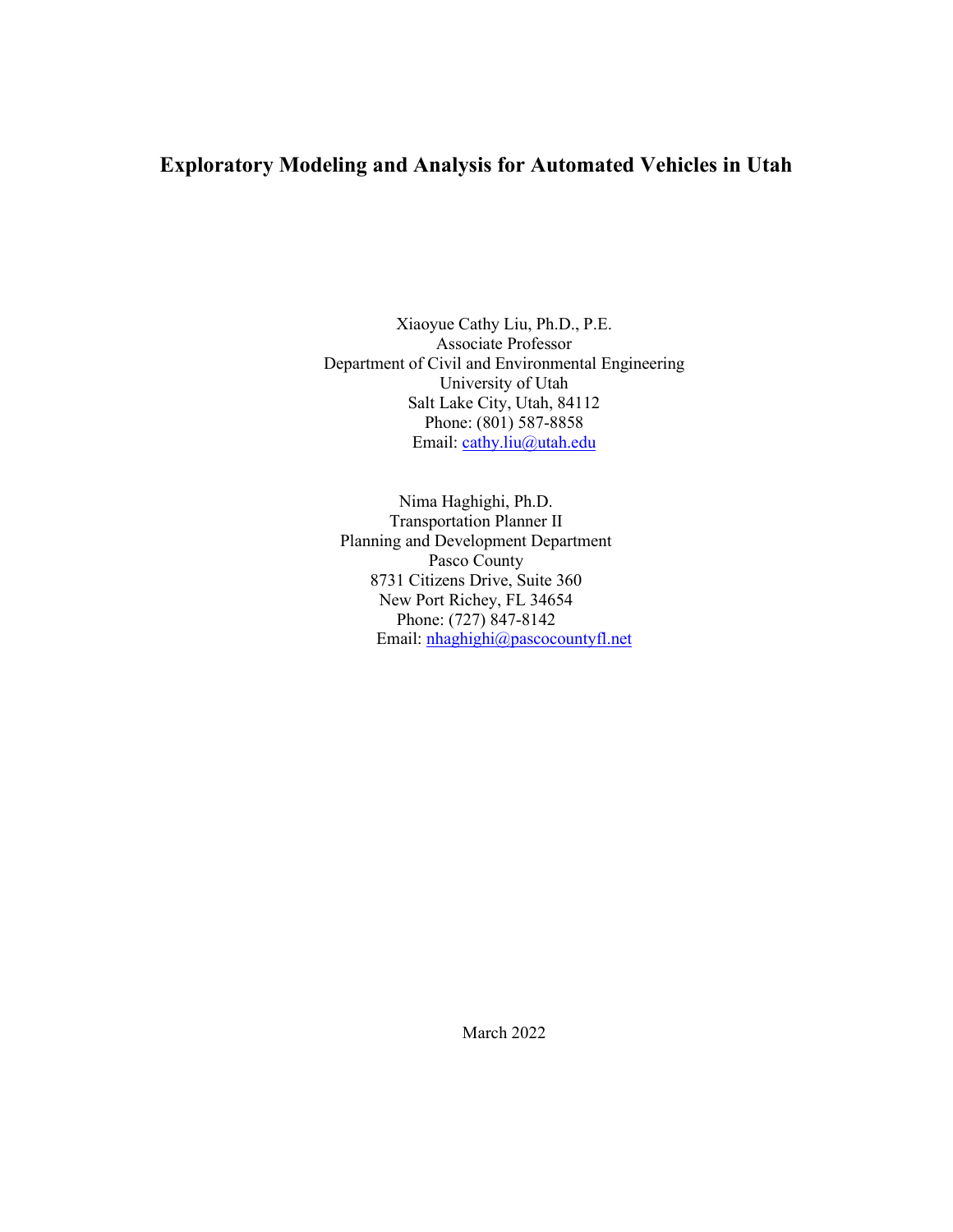#### **Acknowledgements**

The authors acknowledge the Mountain Plain Consortium (MPC) and the Utah Department of Transportation (UDOT) for funding this research, and the following individuals from UDOT, the Wasatch Front Regional Council (WFRC) and the Mountainland Association of Governments (MAG) serving on the Technical Advisory Committee (TAC) for helping to guide the research:

- Blaine Leonard (UDOT)
- Kevin Nichol (UDOT)
- Chad Worthen (WFRC)
- Andy Li (WFRC)
- Bert Granberg (WFRC)
- Tim Hereth (MAG)

The authors would also like to acknowledge Jason Chen and Ben Stabler of the RSG research team for advising on technical travel modeling approaches.

#### **Disclaimer**

The contents of this report reflect the views of the authors, who are responsible for the facts and the accuracy of the information presented. This document is disseminated under the sponsorship of the Department of Transportation, University Transportation Centers Program, in the interest of information exchange. The U.S. Government assumes no liability for the contents or use thereof.

**NDSU does not discriminate in its programs and activities on the basis of age, color, gender expression/identity, genetic information, marital status, national origin, participation in lawful off-campus activity, physical or mental disability, pregnancy, public assistance status, race, religion, sex, sexual orientation, spousal relationship to current employee, or veteran status, as applicable. Direct inquiries to Vice Provost, Title IX/ADA Coordinator, Old Main 201,** [\(701\) 231-](tel:7012317708) [7708](tel:7012317708)**,**[ndsu.eoaa@ndsu.edu](mailto:ndsu.eoaa@ndsu.edu)**.**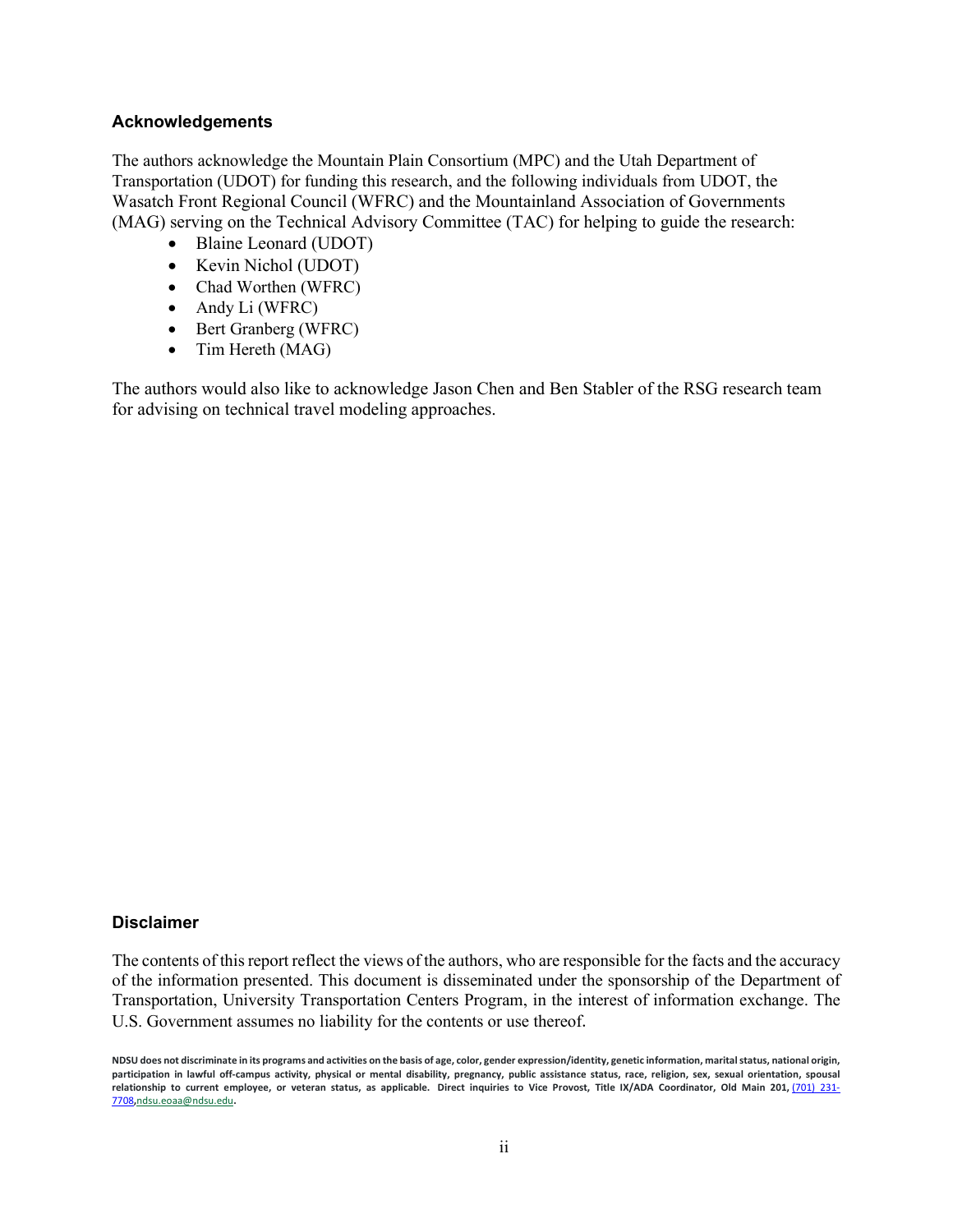## **ABSTRACT**

Autonomous Vehicles (AVs) have the potential to offer benefits and flexibility in travel, which can lead to significant reductions in the generalized travel cost and possibly, more demand. The combination of the AV technology with Mobility as a Service (MaaS) creates a new disruptive transportation mode – Shared Autonomous Vehicles (SAVs) that have the promise to re-define the transportation landscape by improving mobility and competing with conventional transportation modes. While SAVs could potentially be on the market in the near future, the long-range transportation planning process has yet to account for their impact. We fill this gap by presenting a framework of modeling SAVs to seamlessly integrate them into the four-step travel demand models widely used by transportation agencies. Using the Wasatch Front region in the State of Utah as a case study, this project presents such modeling effort for the year 2040 forecast horizon. Delineated by different combinations of trip growth rates and SAV market attractiveness, the designed scenarios revealed that SAVs could increase the total number of trips by 1%– 7%. SAVs could shift travel away from conventional transportation modes. It is estimated that SAVs will increase daily Vehicle Miles Traveled (VMT) by 4%–9% across designed scenarios due to improved mobility of underserved populations and additional repositioning trips. The results will assist public agencies in understanding the impacts of SAVs on travel patterns to further consider the special needs of AV technology in long-range cost estimates and programming processes.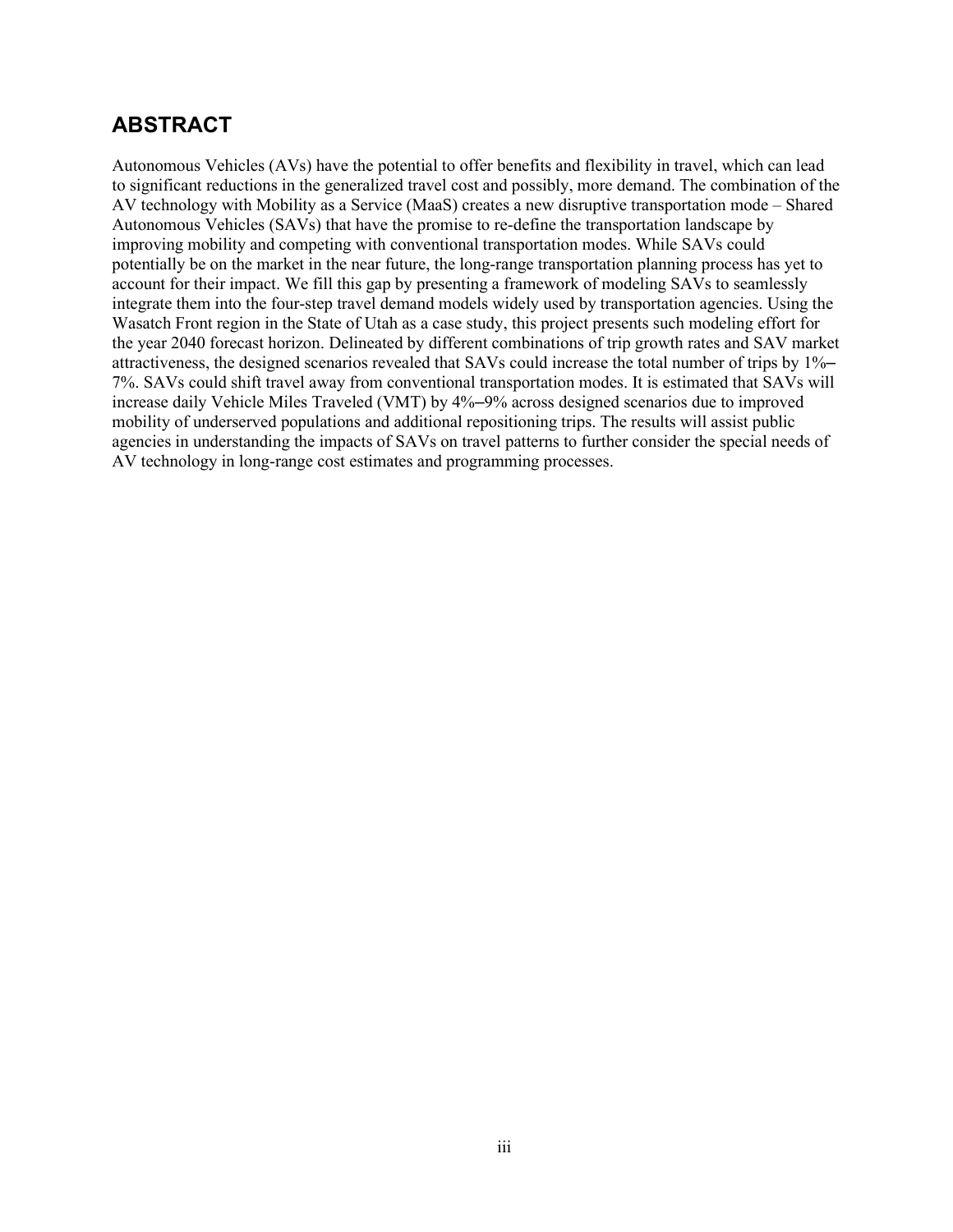# **TABLE OF CONTENTS**

| 1.  |               |       |  |
|-----|---------------|-------|--|
|     | 1.1           |       |  |
|     | 1.2           |       |  |
|     | 1.3           |       |  |
| 2.  |               |       |  |
| 3.  |               |       |  |
|     | 3.1           |       |  |
|     | $3.2^{\circ}$ |       |  |
|     |               | 3.2.1 |  |
|     |               | 3.2.2 |  |
|     | 3.3           |       |  |
|     |               |       |  |
| 4.  |               |       |  |
| .5. |               |       |  |
|     |               |       |  |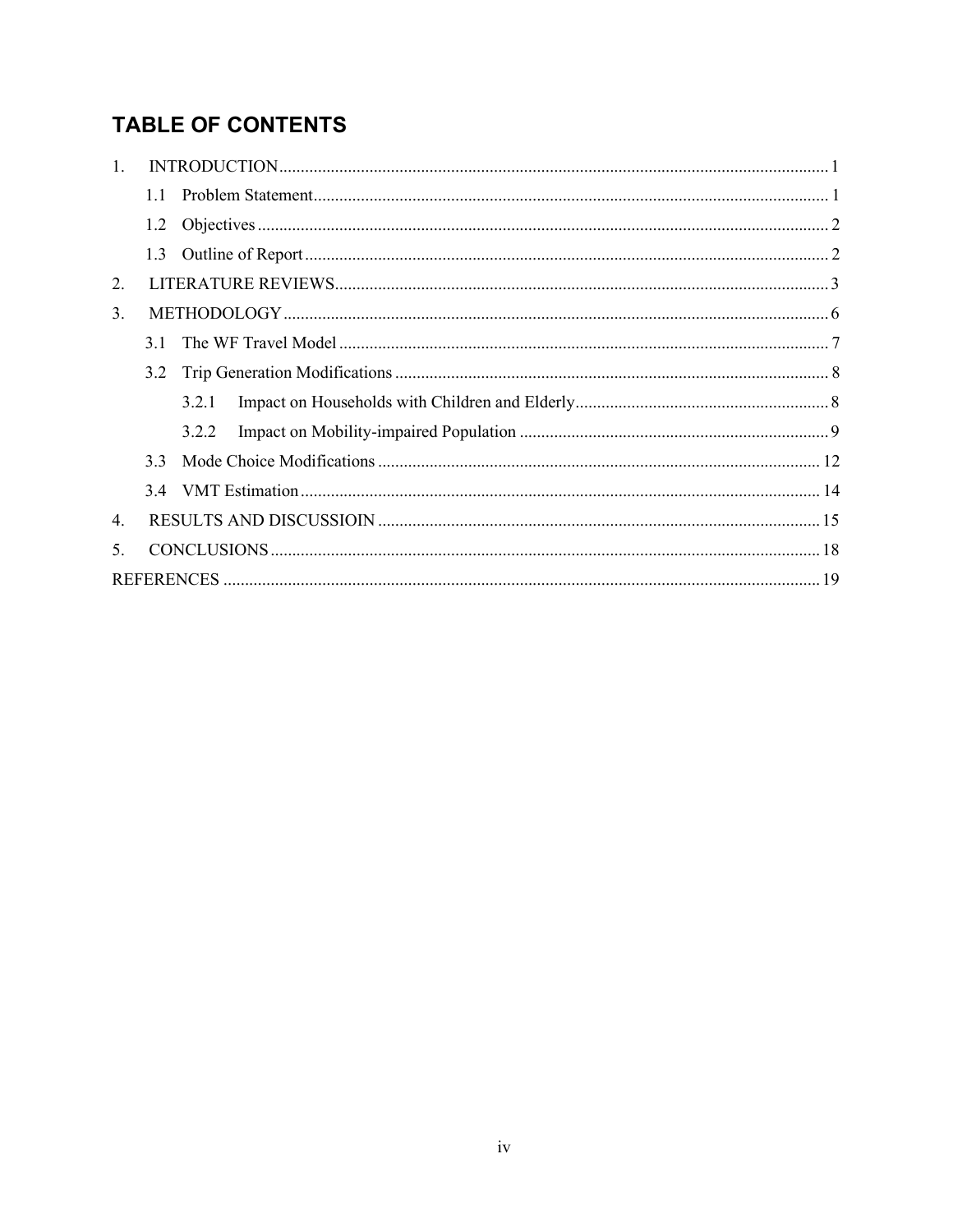## **LIST OF FIGURES**

| Figure 3.2 Trip rates before and after adjustments (TR: trip rate before SAV; NTR: new trip rate<br>due to the introduction of SAV, considering improved mobility of children and elderly |  |
|-------------------------------------------------------------------------------------------------------------------------------------------------------------------------------------------|--|
|                                                                                                                                                                                           |  |
| Figure 4.1 Designed scenarios trip production increase compared to the base scenario  15                                                                                                  |  |
|                                                                                                                                                                                           |  |
|                                                                                                                                                                                           |  |

# **LIST OF TABLES**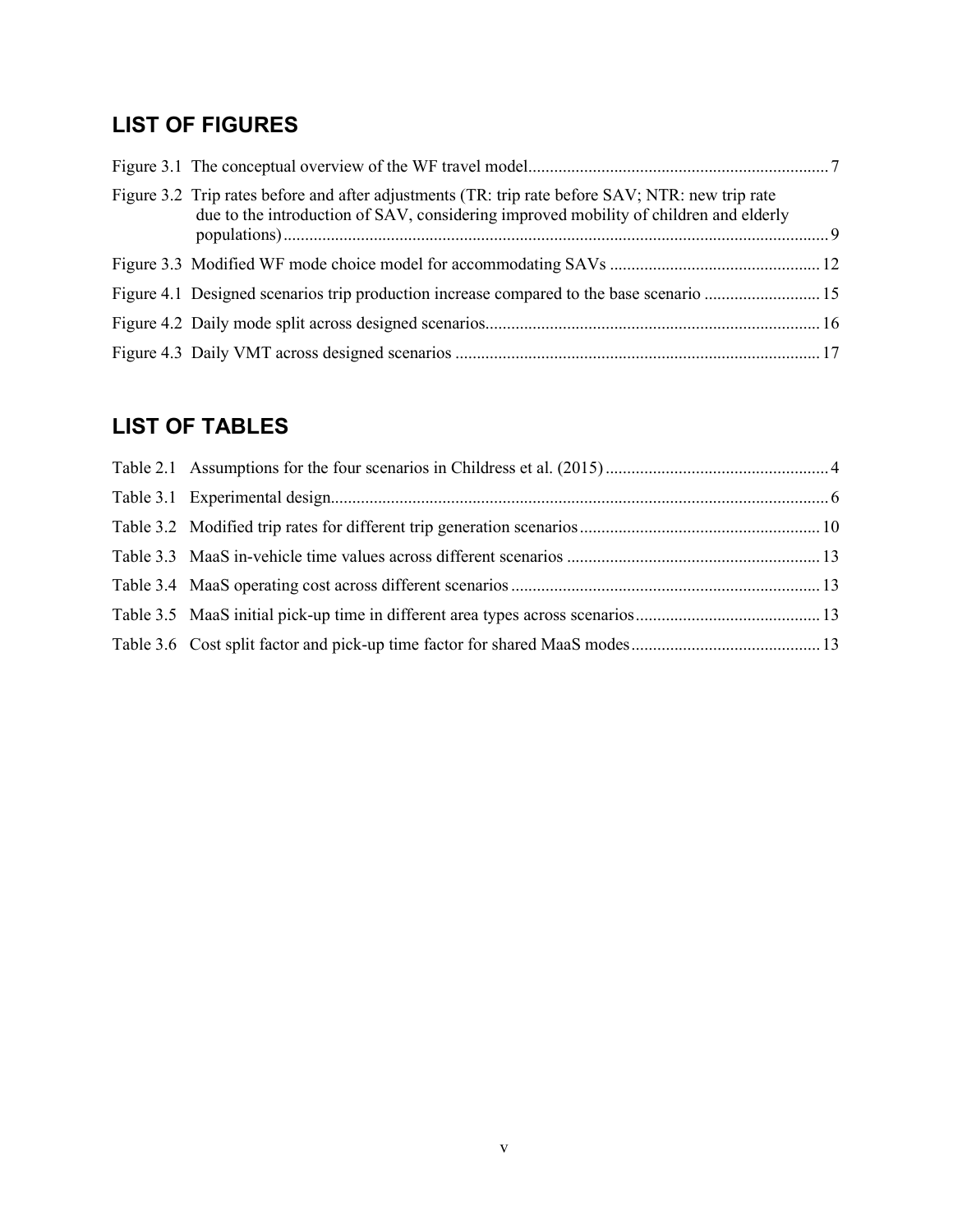## **EXECUTIVE SUMMARY**

It is anticipated that ongoing advancement of computational capabilities will make it possible to build Autonomous Vehicles (AVs) with a high level of reliability operating under various complex situations. AVs can provide travelers with additional benefits and flexibility reducing the cost of travel, which, in turn, may lead to increased travel demand. In conjunction with the growth of AV technology is an evolving transportation service — Mobility as a Service (MaaS) — which can be seen in today's Transportation Network Companies. Combining the AV technology with MaaS creates a new transportation mode — Shared Autonomous Vehicles (SAVs), which have the promise to re-define the transportation landscape by generating more trips and competing with conventional transportation modes. While

SAVs could potentially be on the market in a decade or two, Metropolitan Planning Organizations (MPOs) and Departments of Transportation (DOTs) are just beginning to estimate the impacts of SAVs on travel behavior. This research fills this gap by investigating the impact of SAVs on travel demand in Utah in the 2040 horizon year.

In this project, we modified the Wasatch Front (WF) travel demand model to estimate the impact of SAVs on Vehicle Miles Traveled (VMT). These model modifications were made in the trip generation and mode choice modules of the WF travel model. To address the impact of SAVs on trip generation, we adjusted the mobility of seniors, people with disabilities or driving-restrictive medical conditions, and children — demographics that often encounter challenges when traveling independently. The research assumes that SAVs will improve the mobility of these populations for non-work and non-school trips. To accommodate SAVs in the mode choice module, a new mode — MaaS — was added within the motorized branch. The attractiveness of the MaaS mode — as expressed in a utility function — is calculated based on the burden of in-vehicle-time, initial pick-up time, and operating cost. To model the additional benefits and flexibility that SAVs offer, we reduced the generalized cost of this mode compared to conventional transportation modes. Finally, 12 scenarios were designed and analyzed to investigate the impact of various combinations of trip growth and SAV market penetrations on VMT.

Results revealed that SAVs can increase the total number of trips by a range 1%–7% across designed scenarios. Comparing mode shares across scenarios showed that while SAVs can shift mode shares from all conventional transportation modes, it competes most effectively with auto and non-motorized modes. Higher mode shifts were found for SAV shared ride modes when compared to SAV ride alone, partially due to Utah's demographics, with larger average household sizes.

Analysis of the modal shifts by trip purpose showed that for all trip purposes, except Nonhome-Based (NHB) trips, SAVs compete more with auto and non-motorized modes. For NHB trips, transit experiences the largest mode shift to SAVs. Among available transit modes, Bus, BRT, and Light Rail are estimated to experience the highest degree of shift to MaaS. An analysis of trip length distributions revealed that the SAV mode is more desirable for shorter trips than longer ones. Moreover, while reducing the generalized cost of SAVs makes it more competitive for longer trips, it does not significantly impact the share of SAVs for shorter trips. Eventually, it is observed that SAV increases daily VMT by 4%–9% across designed scenarios due to both improved mobility of underserved population and additional VMT from the repositioning of vehicles toward the next rider.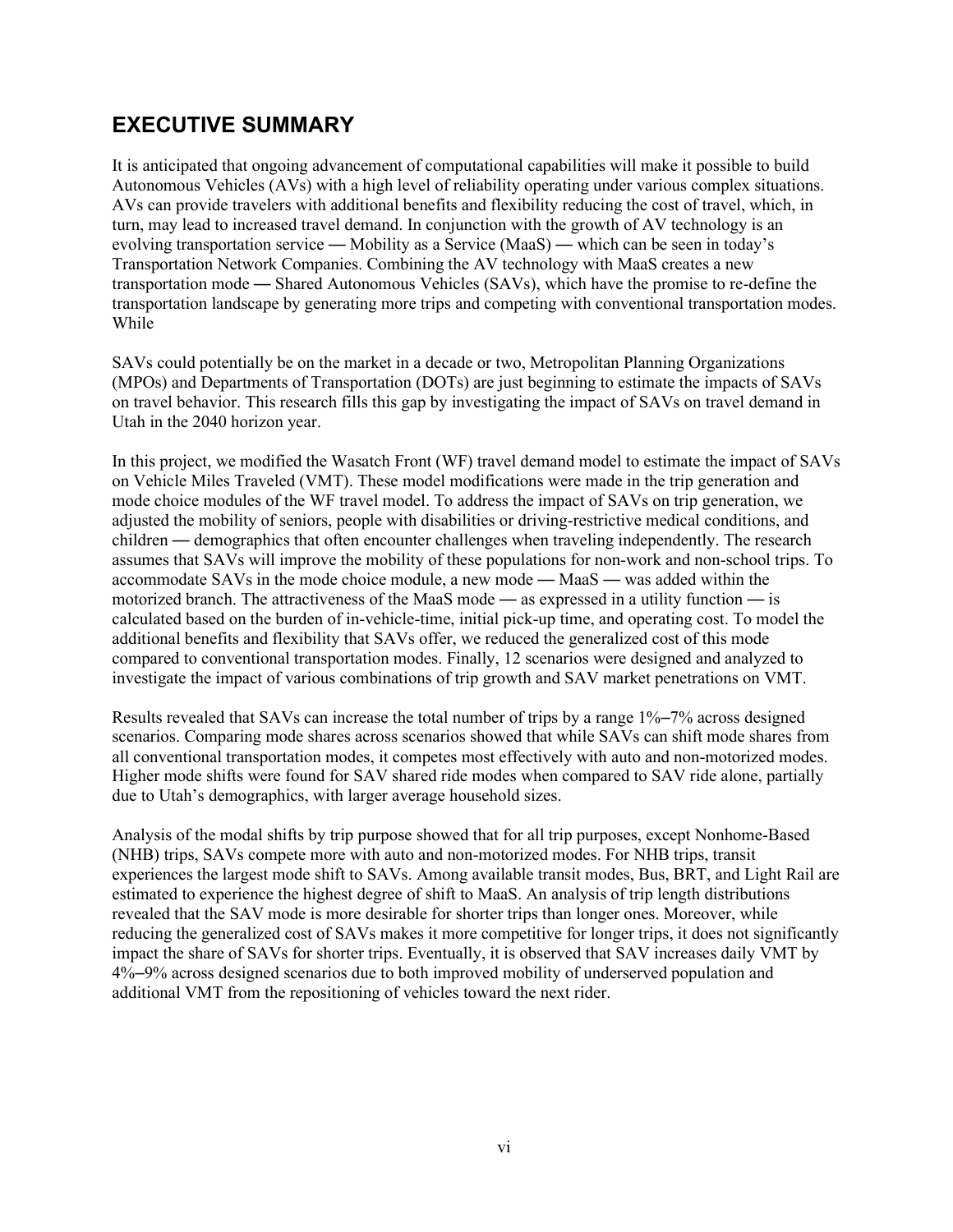## <span id="page-8-0"></span>**1. INTRODUCTION**

#### <span id="page-8-1"></span>**1.1 Problem Statement**

Recent advancement of computational capabilities in terms of hardware, algorithms, communication architecture, sensing, and navigation systems has made it possible to build Autonomous Vehicles (AVs) with a high level of reliability and to operate in complex driving situations. The Society of Automotive Engineer (SAE) International, building on the earlier work of National Highway Traffic Safety Administration (NHTSA), has defined automation levels from 0 to 5. Level 5 vehicles will have the maximum level of automation and can be operated without a supervised driver under all roadway and environmental conditions (Miller, et al., 2014). Vehicles with lower levels of automation currently available on the market are equipped with different automation features, such as adaptive cruise control, lane keeping systems, and parking assistance, etc. Since 2009, Google reported over five million miles driven with AVs, mostly on public roads (Lee, 2017). Moreover, most major automobile manufacturers including General Motors (LeBeau, 2013), Mercedes Benz (Andersson, 2013), Nissan (Nissan Motor Company, 2013), and Volvo (Carter, 2012), target to sell vehicles with automated driving features by 2020. Although fully automated vehicles are currently not available for purchase, it is foreseen that they could potentially be on the market in a decade or two (Levin and Boyles, 2015).

On the other hand, the number of states in the United States considering legislation related to AVs is gradually increasing every year. In 2017, 33 states had introduced legislation and 21 states had passed legislation related to AVs. While current regulations in most places require the presence of a driver behind the steering wheel to take control of the vehicle in case of an emergency, it is likely that such requirements might change in the near future (Autonomous Vehicles, 2018). Given that AVs are increasingly heralded to re-define the transportation landscape, they are brought to the attentions of Metropolitan Planning Organizations (MPOs) and Departments of Transportation (DOTs) to be considered in their long-range transportation plans.

AVs could provide travelers with additional travel benefits and flexibility. For instance, travelers can engage in various activities, such as reading, playing video games, and sending emails, while traveling. They may also have AVs drop them off at their destinations, then park elsewhere to avoid excessive parking fee (Levin and Boyles, 2015). AVs might have the potential to increase the mobility of children, seniors, and people with driving-restrictive medical conditions by eliminating human involvement during driving (Harper et al., 2016). Moreover, AVs could substantially reduce the number of crashes due to various human errors, such as slow reaction time, speeding, driving under the influence, and lack of experience (Arvin et al., 2019). These benefits could lead to a significant reduction in the generalized cost of travel, and subsequently more demand for travel and a modal shift away from public transport, passenger train, and air (Wadud et al., 2016).

While the ownership of AVs can be a huge, fixed cost, another stream of research has been focusing on combining AVs with Mobility-as-a-Service (MaaS). MaaS presents people with different mobility options reducing or eliminating the need to own a private vehicle. It is also referred to as "shared mobility" in certain contexts and can come in various forms, such as personal vehicle sharing, bike sharing, carpooling, vanpooling, ride sourcing and ride hailing. Ride sourcing and ride hailing are typically served by Transportation Network Companies (TNCs), leveraging smartphone apps to connect drivers with passengers.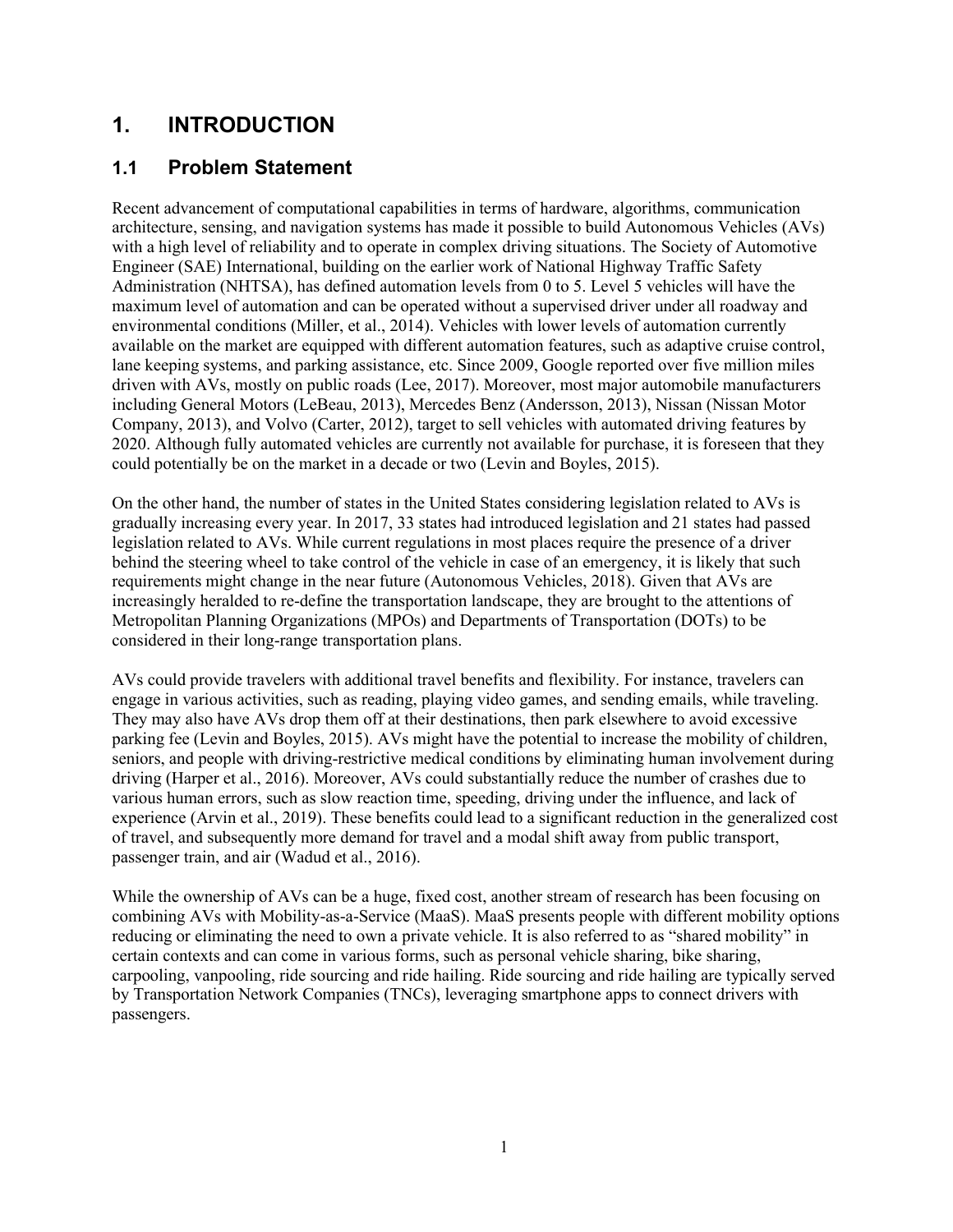Combining AV technology with MaaS creates a new mode – Shared Autonomous Vehicles (SAVs), which could provide inexpensive and flexible, on-demand service. SAVs may operate on the TNC model, enabling travelers to obtain a ride through a smartphone application. SAVs can also reposition themselves to a more favorable location with lower parking cost and higher demand. These advances may provide environmental benefits in terms of reduced parking and vehicle ownership needs. However, there are potential downsides of such services. For instance, the inexpensive cost of this new mobility service could result in more trips and, in turn, higher Vehicle Miles Traveled (VMT). It could also cause modal shifts from conventional public transportation. Moreover, travelers could walk less due to the convenience of such on-demand mobility service, incurring adverse health effects. Consequently, while SAVs might have substantial positive impacts, such as improved safety, efficiency, accessibility, and mobility, they could also induce greater travel demand and modal shift from other active transportation modes.

Given the growing interests and promising market of SAVs, it is important for MPOs and DOTs to start modeling how SAV technology would impact the regional travel patterns and consider the special needs of AV in long-range cost estimates and programming process. This research paves the way by presenting a framework of modeling SAVs to seamlessly integrate it into the existing four-step, travel demand models. Using the Wasatch Front (WF) region in Utah as a case study, we propose various modifications to the regional travel demand model to explore the impact of SAVs on travel behaviors. A scenario-based analysis is then used to predict a range of VMT increase on the introduction of SAV within the study region in the year 2040 forecast horizon.

#### <span id="page-9-0"></span>**1.2 Objectives**

The primary objective of this study is to estimate the impact of SAVs on VMT in Utah in the year 2040 forecast horizon. The results of this research will assist UDOT and WFRC to understand the impact of SAVs on travel patterns in terms of increased trip generation and shift from traditional modes of travel.

## <span id="page-9-1"></span>**1.3 Outline of Report**

The rest of the report is structured as follows. Chapter 2 summarizes the literature review. The proposed methodology, including a discussion on modifications to the Trip Generation and Mode Choice Models, are explained in Chapter 3. Chapter 4 details the results and discussion. Implications and conclusions are presented in Chapter 5.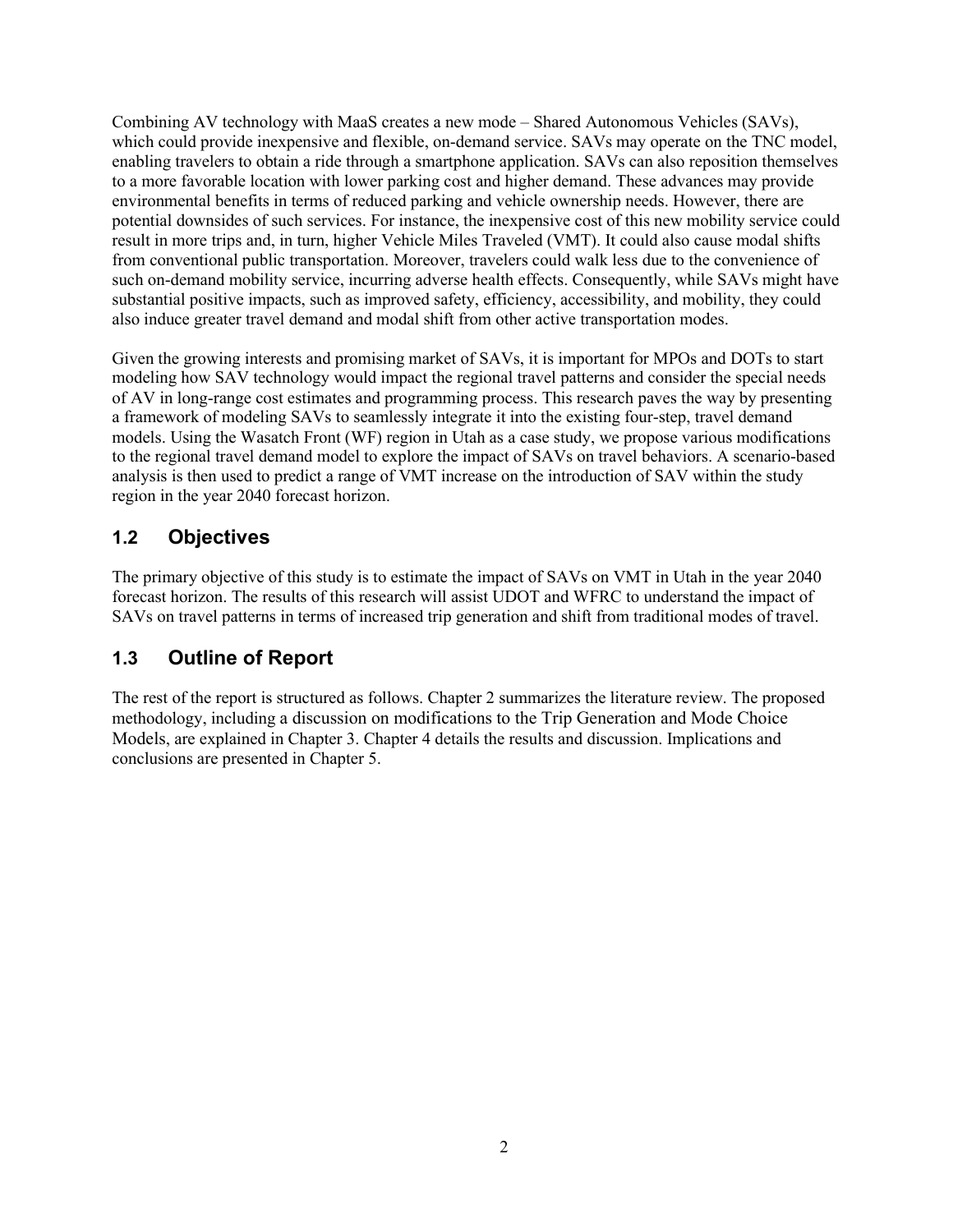## <span id="page-10-0"></span>**2. LITERATURE REVIEWS**

In recent years, there has been increased research interests in AVs. Yet, much of the literature has focused on technological hurdles in operating AVs safely on the road (e.g. sensing system). Here, we attempt to provide a comprehensive summary of recent research efforts in examining the impacts of AVs (or SAVs) on travel patterns from the travel demand modeling perspective.

Levin and Boyles (2015) developed a multiclass, four-step model and used a generalized cost function of travel time, monetary fees, and fuel consumption to assess the impact of AV ownership on trip, mode, and route choice behaviors. Three modes of transportation, including car, transit, and AV, are considered via a nested logit model. AV users were assumed to have the option of either parking the vehicle (with a parking fee) or sending it back to the origin (with no parking fee and incurring fuel costs). Static link performance functions were modified to predict capacity improvements due to AVs on each link. Travelers seek to minimize the generalized cost of travel time, fuel, and parking fees. It is assumed that market penetration, trip productions and attractions are known. The proposed model was tested on the Austin downtown network considering the presence of transit. Results revealed that parking cost was the main incentive for transit use, and the presence of AV round-trip caused a reduction in transit demand. They predicted a 61.4% reduction in transit ridership as a result of lower costs of AVs.

Hörl (2016) used an agent-based transport simulation model, MATSim, to simulate AVs. Four modes of transportation, including public transport, private car, autonomous taxi (AT), and walking, are considered in this study. Individuals selected their travel options such that travel disutility is minimized. Travel disutility for each mode is defined as "a function of mode-specific disutility, travel time, and travel cost." The classic Sioux Falls, South Dakota, network was selected as a test case for the proposed model. Results revealed that AV mode mainly decreased the share of public transport and walking; however, it enabled the shifts of previously private vehicle users to AVs. The presence of AVs reduced the average travel distance for public transport and walking agents because long trips using these modes will be replaced by AVs. Moreover, AVs were found to increase VMT, which has negative effects on environment and congestion. They concluded that availability of AVs without administrative regulations would attract mode shifts from all the other three modes (i.e. public transport, walking and private car), and attract more public transport users than private car users.

Zhang et al. (2015) applied an agent-based model to explore the potential benefits of SAVs with Dynamic Ride Sharing (DRS). Vehicle-trips were generated based on the 2009 National Household Travel Survey (NHTS) data for an imaginary 10-mile by 10-mile grid-based city. They assumed that two individuals might share their ride voluntarily if both are willing to share rides with strangers and the higher delay incurred by ridesharing can be offset by travel cost reductions. They reported that SAV with DRS could provide a better level of service compared to SAV without DRS by reducing trip delay and costs, offering more reliable service particularly in peak hours, and generating less VMT. The model results indicated that the average delay per trip is approximately 13% lower throughout the day with the presence of SAV with DRS, and around 37% lower during peak hours. Moreover, the availability of SAV with DRS was found to generate 4.74% less VMT compared to SAV without DRS.

Childress et al. (2015) assessed potential change in travel patterns in the Puget Sound, Washington, region using an activity-based model. They modeled AV under assumptions of four different scenarios. The first scenario assumes that AVs use existing facilities more efficiently and increase all freeway and major arterial capacities by 30%. The second scenario is built on the first one, assuming that with capacity improvements, travelers using AVs perceive in-vehicle time less burdensome compared to driving in regular vehicles. In the third scenario, it is assumed that all cars are self-driving and none are shared. Similar to the third scenario, all cars are assumed to be automated in the fourth scenario, but the main difference is the consideration of SAVs. [Table 2.1](#page-11-0) summarizes assumptions used in these four scenarios.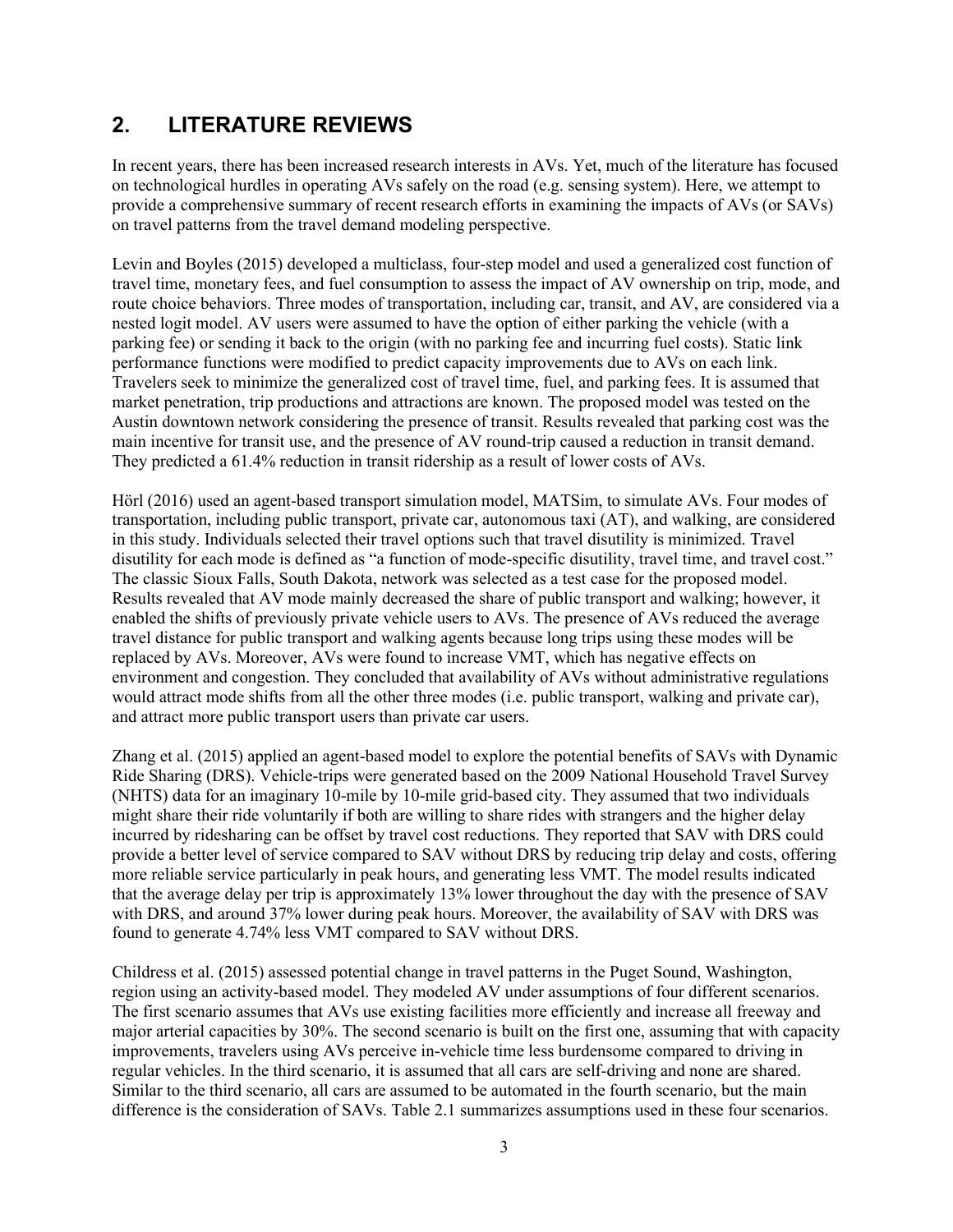To investigate potential effects of AVs, the model outputs from scenarios 1 through 4 were compared against a year 2010 baseline. Scenarios with a capacity increase (scenarios 1 through 3) experienced increased VMT, ranging from 4% to 20%.

Bischoff and Maciejewski (2016a) assessed the impact of AT fleets on traffic congestion using an agentbased simulation model. They found that although ATs increase traffic volumes they can reduce traffic congestion assuming capacity increase by 50%.

| Assumptions | Scenario 1                                                     | Scenario 2                                                                                                         | Scenario 3                                                                                       | Scenario 4                                                                                           |
|-------------|----------------------------------------------------------------|--------------------------------------------------------------------------------------------------------------------|--------------------------------------------------------------------------------------------------|------------------------------------------------------------------------------------------------------|
|             | 30% capacity<br>increase on<br>freeways and<br>major arterials | 30% capacity<br>increase on<br>freeways and major<br>arterials                                                     | 30% capacity<br>increase on<br>freeways and<br>major arterials                                   | All trips are<br>provided by<br>AV/SAVs                                                              |
|             |                                                                | The value of time<br>for AV mode was<br>reduced from \$24<br>to $$15.6/hr$ for the<br>highest income<br>households | The value of time<br>for AV mode was<br>reduced from \$24<br>to $$15.6/hr$ for all<br>households | The system<br>provides the<br>same service as<br>private cars but<br>at a higher rate<br>(\$1.65/mi) |
|             |                                                                |                                                                                                                    | 50% parking cost<br>reduction                                                                    |                                                                                                      |

<span id="page-11-0"></span>**Table 2.1** Assumptions for the four scenarios in Childress et al. (2015)

Fagnant et al. (2015) examined the implications of SAVs at a low market penetration (1.3% of regional trips). They used an agent-based model to simulate SAVs in a dense urban area of Austin, Texas. Results indicated that each SAV could replace nine private vehicles, but that increases VMT by 8% due to repositioning trips. In another study, Fagnant and Kockelman (2018) advanced an existing model by enabling DRS, optimizing fleet size, and anticipating profitability for private operators. They showed that the availability of SAVs with DRS could limit VMT increase to 4.5%. Moreover, they reported that DRS might significantly reduce waiting time, particularly during peak hours. A myriad of previous studies revealed that AV/SAV can increase VMT in the range of 4–40% (Brown et al., 2014, Gucwa, 2014, Childress et al., 2015, Fagnant et al., 2015, Harper et al., 2016, Wadud, 2016, Milakis et al., 2017, Fagnant and Kockelman, 2018).

Bischoff and Maciejewski (2016) investigated the potential replacement of private cars with AT in Berlin, Germany, using an agent-based simulation model. Results showed that a fleet of 100,000 ATs could replace the car fleet with high service quality. In another study, Bischoff et al. (2018) integrated parking search behavior to the existing agent-based simulation model to assess the impact of AV fleets on parking search. They reported that the introduction of AVs can reduce parking search time for conventional, private cars. Levin et al. (2017) studied replacing personal vehicles with SAVs in downtown Austin, Texas, using AM peak demand. They developed an event-based framework to integrate SAVs with traffic flow models; however, the impact of SAV on trip generation was not taken into consideration. They showed that SAVs could increase congestion due to empty repositioning trips.

Wen et al. (2018) proposed a modeling framework to simulate and evaluate possible integration of AV with public transportation systems. AV is modeled to provide first-mile connections to rail stations and also efficient service in suburban areas. An agent-based model of service, in combination with a discrete choice model of demand, were used to model the interaction between service operators and travelers. The proposed framework was implemented on a case study in Delft, Netherland.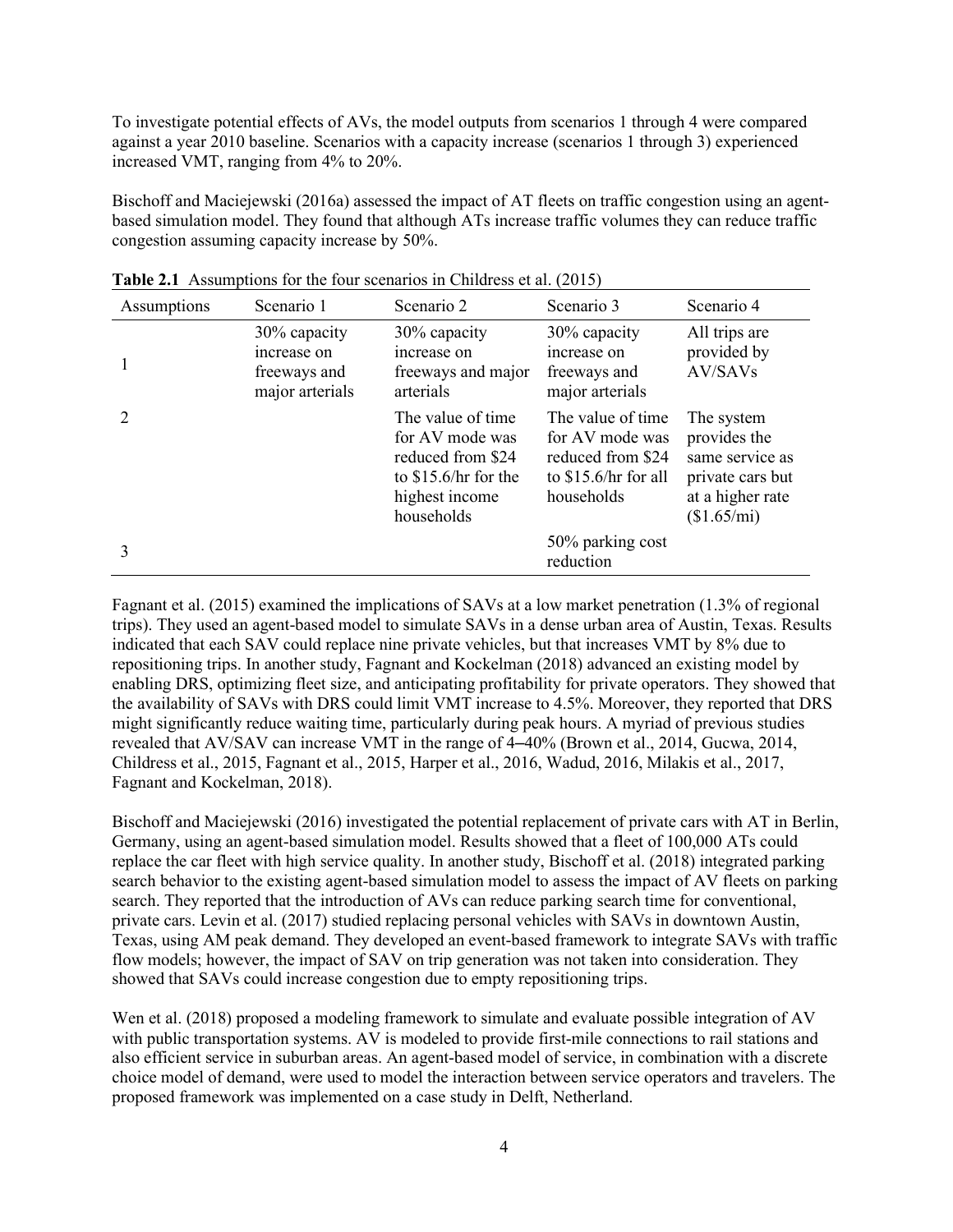Hörl et al. (2019) used an agent-based model to evaluate the performance of different operational polices for controlling and dispatching SAV fleets in Zurich, Switzerland. They found that SAVs can provide higher occupancy rates than conventional cars. Moreover, they reported that SAVs cannot compete with public transport or private cars in the short term if travelers' mode choice decision is solely based on monetary cost. The choice of efficient operational policy was found to have a significant impact on potential benefits that SAV service could offer.

As demonstrated, previous studies mainly focused on four-step planning models and, more recently, activity-based (or agent-based) models, to explore the impact of AVs (Levin and Boyles, 2015). The main advantage of activity-based models (when compared with traditional four-step models) lies in their capability to predict repositioning trips. However, due to constraint on data availability and computational requirements, most of these studies relied on unrealistic traffic flow models (Burns et al., 2013, Fagnant and Kockelman, 2014, Fagnant and Kockelman, 2016) and/or simplified transportation networks (Poulhès and Berrada, 2017, Zhang et al., 2015, Fagnant and Kockelman, 2014). Moreover, many MPOs are still heavily dependent on their respective four-step models for long-range transportation planning and do not intend to adopt agent-based models in the near future due to cost constraint and reliability concerns of these models. Consequently, there is a need to provide guidance toward incorporating AVs/SAVs into the existing four-step travel demand modeling, and a method to account for repositioning trips when modeling AVs/SAVs' impacts on VMT.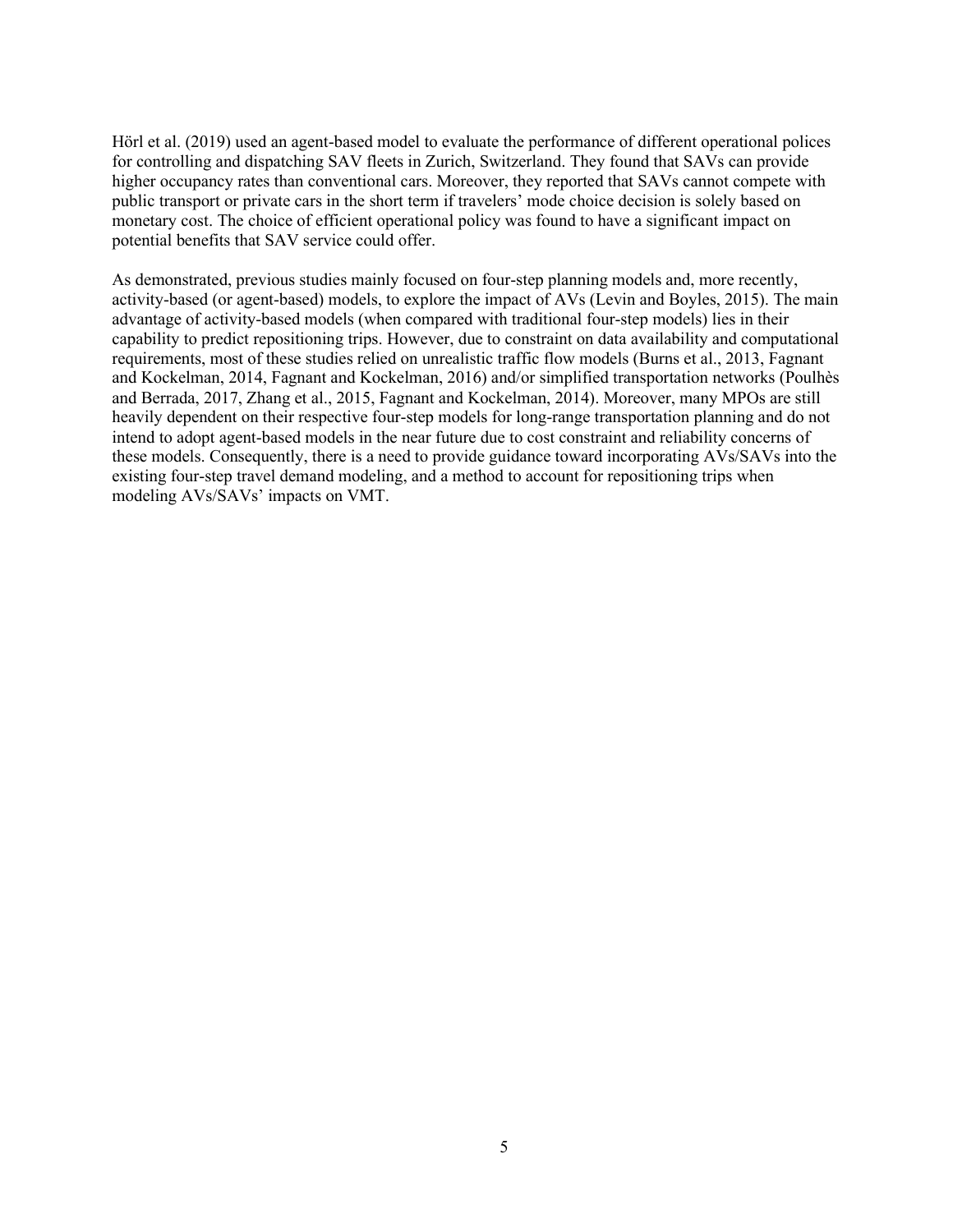## <span id="page-13-0"></span>**3. METHODOLOGY**

SAVs can potentially increase VMT in two ways: 1) by incurring trips from currently underserved populations; and 2) by converting other modal trips to MaaS, which can result in higher VMT (e.g. transit or nonmotorized trips are shifted or when additional VMT is generated during a MaaS vehicle being repositioned after passenger drop-off). To estimate the range of VMT changes incurred due to SAVs, we adopted a scenario-based approach to account for SAVs' impacts. Using the WF travel demand model as an example, we assumed that SAVs will mainly affect the trip generation and mode choice modules as explained above. Correspondingly, a total of 12 scenarios were designed to investigate different combinations of trip growth rates and SAV market attractiveness (see Table 3.1). Detailed explanations of the parameters (i.e.  $\beta_i$  and TRR) will follow.

| Scenario             | Trip Generation<br>Effect | Mode Share<br>Effect | Description                                                                                       |
|----------------------|---------------------------|----------------------|---------------------------------------------------------------------------------------------------|
| Base                 |                           |                      | The current WF Model without any<br>modifications                                                 |
| LowTripGen           | Low                       | Zero                 | $\beta_i = 0.1, TRR = 15\%, \text{MaaS is not}$<br>included in the mode choice model              |
| MidTripGen           | Medium                    | Zero                 | $\beta_i = 0.5$ , TRR = 10%, MaaS is not<br>included in the mode choice model                     |
| HighTripGen          | High                      | Zero                 | $\beta_i = 1$ , TRR = 0%, MaaS is not<br>included in the mode choice model                        |
| LowTripGen MaaSLow   | Low                       | Low                  | $\beta_i = 0.1$ , TRR = 15%, MaaS with low<br>travel cost included in the mode choice<br>model    |
| LowTripGen MaaSMid   | Low                       | Medium               | $\beta_i = 0.1$ , TRR = 15%, MaaS with<br>medium travel cost included in the<br>mode choice model |
| LowTripGen_MaaSHigh  | Low                       | High                 | $\beta_i = 0.1$ , TRR = 15%, MaaS with high<br>travel cost included in the mode choice<br>model   |
| MidTripGen_MaaSLow   | Medium                    | Low                  | $\beta_i = 0.5$ , TRR = 10%, MaaS with low<br>travel cost included in the mode choice<br>model    |
| MidTripGen MaaSMid   | Medium                    | Medium               | $\beta_i = 0.5$ , TRR = 10%, MaaS with<br>medium travel cost included in the<br>mode choice model |
| MidTripGen MaaSHigh  | Medium                    | High                 | $\beta_i = 0.5$ , TRR = 10%, MaaS with high<br>travel cost included in the mode choice<br>model   |
| HighTripGen MaaSLow  | High                      | Low                  | $\beta_i = 1, TRR = 0\%$ , MaaS with low<br>travel cost included in the mode choice<br>model      |
| HighTripGen_MaaSMid  | High                      | Medium               | $\beta_i = 1$ , TRR = 0%, MaaS with medium<br>travel cost included in the mode choice<br>model    |
| HighTripGen MaaSHigh | High                      | High                 | $\beta_i = 1$ , TRR = 0%, MaaS with high<br>travel cost included in the mode choice<br>model      |

<span id="page-13-1"></span>

|  | Table 3.1 Experimental design |  |
|--|-------------------------------|--|
|--|-------------------------------|--|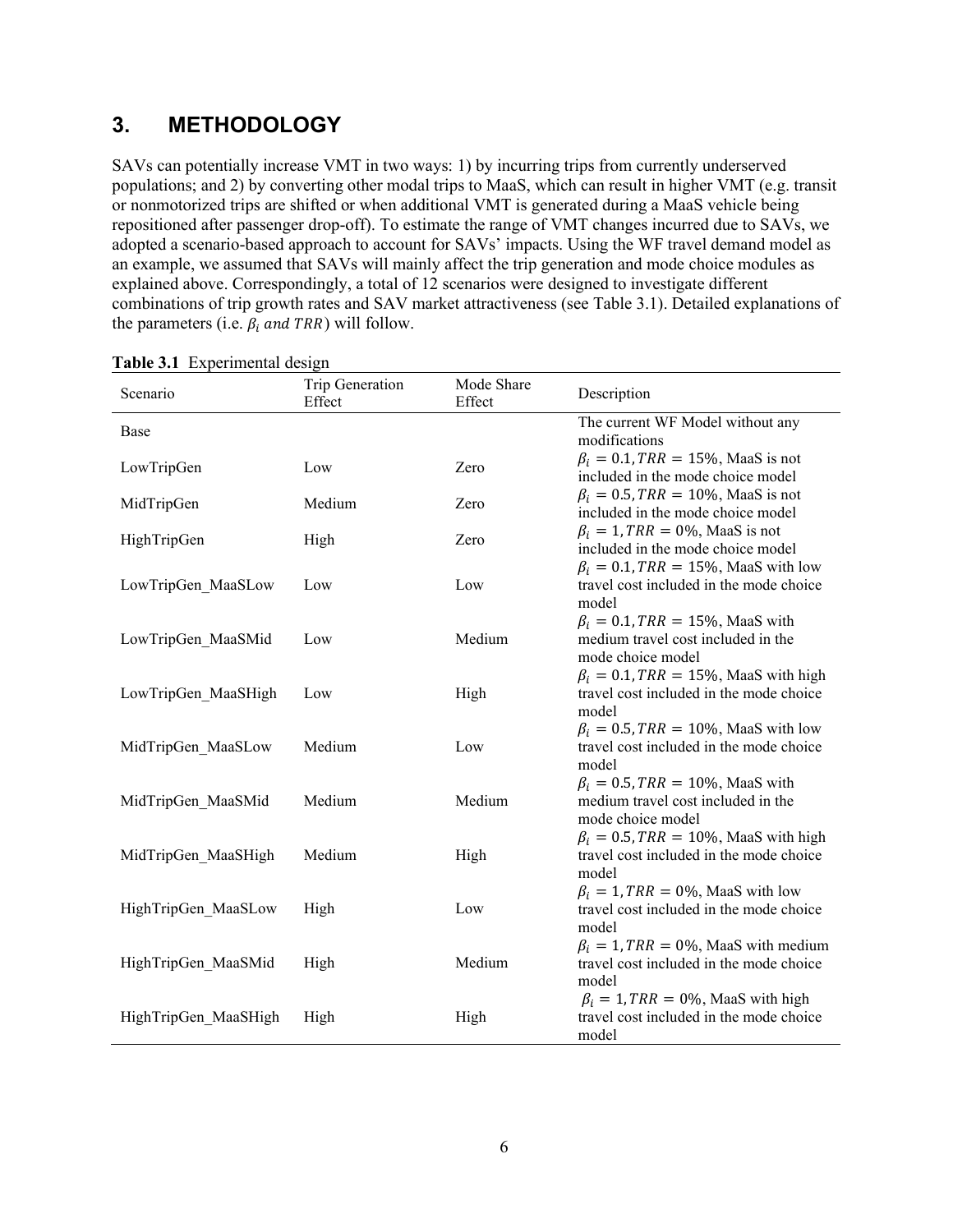The following sections describe the WF travel demand model and modifications made to the WF trip generation and mode choice modules to incorporate SAVs' impacts.

#### <span id="page-14-0"></span>**3.1 The WF Travel Model**

The WF travel demand model maintained jointly by the Utah Department of Transportation (UDOT), Wasatch Front Regional Council (WFRC) and Mountainland Association of Governments (MAG) is a trip-based, travel model that estimates the movement of people and vehicles within the 4-County (Weber, Davis, Salt Lake, and Utah) urbanized area during an average spring/fall weekday. This classic demand model consists of four sub-models: trip generation, trip distribution, mode split, and trip assignment.

Figure 3.1 shows the conceptual overview of the WF model.



<span id="page-14-1"></span>**Figure 3.1** The conceptual overview of the WF travel model

The model has a feedback loop between the trip distribution and traffic assignment, which ensures consistency between congestion and travel times that influence trip distribution patterns. The trip generation model first estimates trip-ends by Transportation Analysis Zone (TAZ) based on household and employment characteristics. Households are stratified jointly by life cycle, income, household size, and the number of workers. Three different life cycle categories are considered in the model as follows:

- LC1: Households with no children and no seniors
- LC2: Households with children and no seniors
- LC3: Households with seniors (may have children)

The trip distribution model then pairs generated trip-ends into trips. In the mode choice model, a mode of travel is identified for each trip. Vehicle trips are assigned to the highway network in trip assignment, during which congestion levels on each road are estimated consistent with route choices. The WF model shows trips that fall into three main classifications: person trips, commercial vehicle/truck trips, and external vehicle trips. Person trips are further categorized by different trip purposes, as follows:

- **Home-Based Work Trips (HBW)**: Trips made between the traveler's home and the place of work in either direction.
- **Home-Based College Trips (HBC)**: Trips made between the traveler's home and college.
- **Home Based School Trips (HBSch)**: Trips made between the traveler's home and school. HBSch trips include kindergarten through high school.
- **Home Based Shopping Trips (HBShp)**: Trips made between the traveler's home and shopping (e.g. retail) locations.
- **Home Based Other Trips (HBOth)**: Trips made between the traveler's home and all other nonwork-related destinations not already accounted for by the previously defined trip purposes.
- **Non-Home-Based Work Trips (NHBW)**: Trips made between the traveler's work and some other non-home location.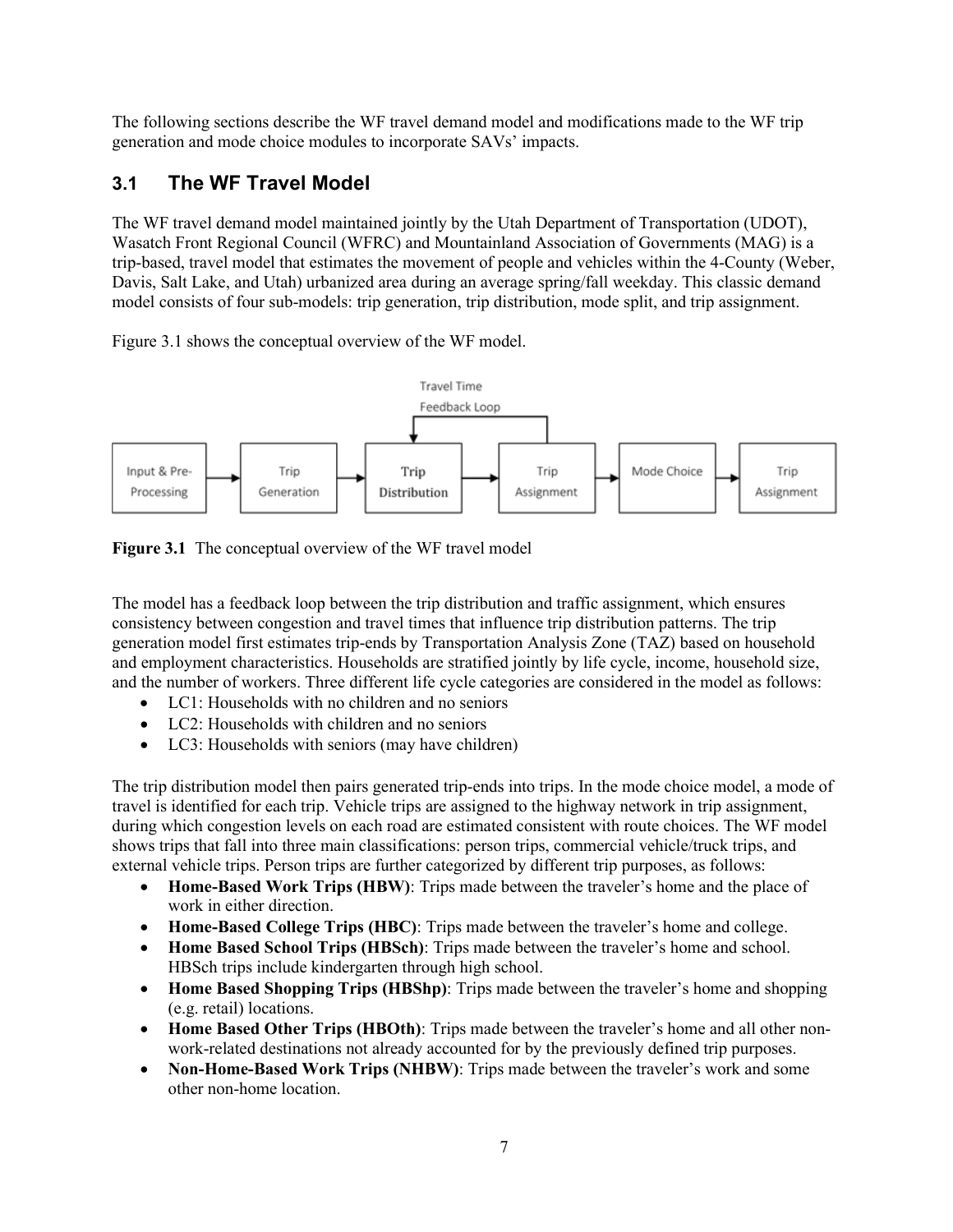• **Non-Home-Based Non-Work Trips (NHBNW):** Trips made between non-home and non-work locations.

The WF model was calibrated to represent 2011 base-year travel conditions by adjusting model input data, assumptions and parameters so intermediate and final outputs could closely match field observations. Model outputs are validated against real-world data. Origin-destination flows, roadway vehicle volumes, vehicular travel times and speeds, and transit ridership are some of the model outputs used for validation. For future forecast years, the model output is reviewed for reasonableness to validate model results.

#### <span id="page-15-0"></span>**3.2 Trip Generation Modifications**

SAVs can potentially increase the mobility of underserved populations. Specifically, many seniors, people with travel restrictive disabilities or medical conditions, and children often encounter challenges traveling independently and must rely on family members, friends, and other service providers to meet their mobility needs. In this research, we assumed that SAVs would improve the mobility of these populations for non-work and non-school trips. Since work-based and school-based trips are among those necessary trips that every traveler, including underserved populations, regularly makes, it is expected that SAVs will not have a great effect on these specific trip purposes. SAVs may, however, increase trip making for other, discretionary trips. To address the improved mobility of the underserved population, the following modifications are made to the WF demand model:

#### <span id="page-15-1"></span>**3.2.1 Impact on Households with Children and Elderly**

To capture the improved mobility of children and elderly members in the WF model, we increased the trip rates of households classified under LC2 and LC3 for non-work and non-school trip purposes. It is assumed that before the introduction of SAV, children and elderly members of high-income households have higher mobility than lower-income households, since they are less constrained by travel costs (WFRC/MAG Demand Model, 2016). Based on this assumption, we can expect that the availability of SAV mode offers the same level of mobility for lower income households. Thus, SAVs will increase trip generation rates for lower income households toward the trip generation rates of higher income households.

The 2012 household travel diary data is used to extract the high-income household trip generation rates by life cycle and household size for three trip purposes: HBO, HBShp, and NHBNW. Once these rates were calculated, the trips rates for different trip generation scenarios were calculated as follows:

$$
TR_{LSP_i} = TR_{LSP_{Base Model}} + \beta_i * (TR_{LSPHigh\,Scenario} - TR_{LSP_{Base Model}})
$$
 (1)

where  $TR_{LSP_1}$  and  $TR_{LSP_{Base Model}}$  denote the trip generation rates for households with life cycle L, size S, and trip purpose  $P$  in scenario  $i$  and base scenario (current version of the WF model without any modifications), respectively.  $TR_{LSP_{High\,Scenario}}$  represents the trip generation rate for households with life cycle L, size S, and trip purpose P for high income population and  $\beta_i$  is the adjustment factor for scenario i. When  $\beta_i$  is 1, the trip generation rates for all income categories are set to those of high-income households. When  $\beta_i$  is 0, the trip generation rates for all income categories are set to those of the base model (null or "no build"). Different values for  $\beta_i$  are used to populate three scenarios with different trip generation growth. For low, medium, and high trip generation scenarios,  $\beta_i$  is set to 0.1, 0.5, and 1, respectively.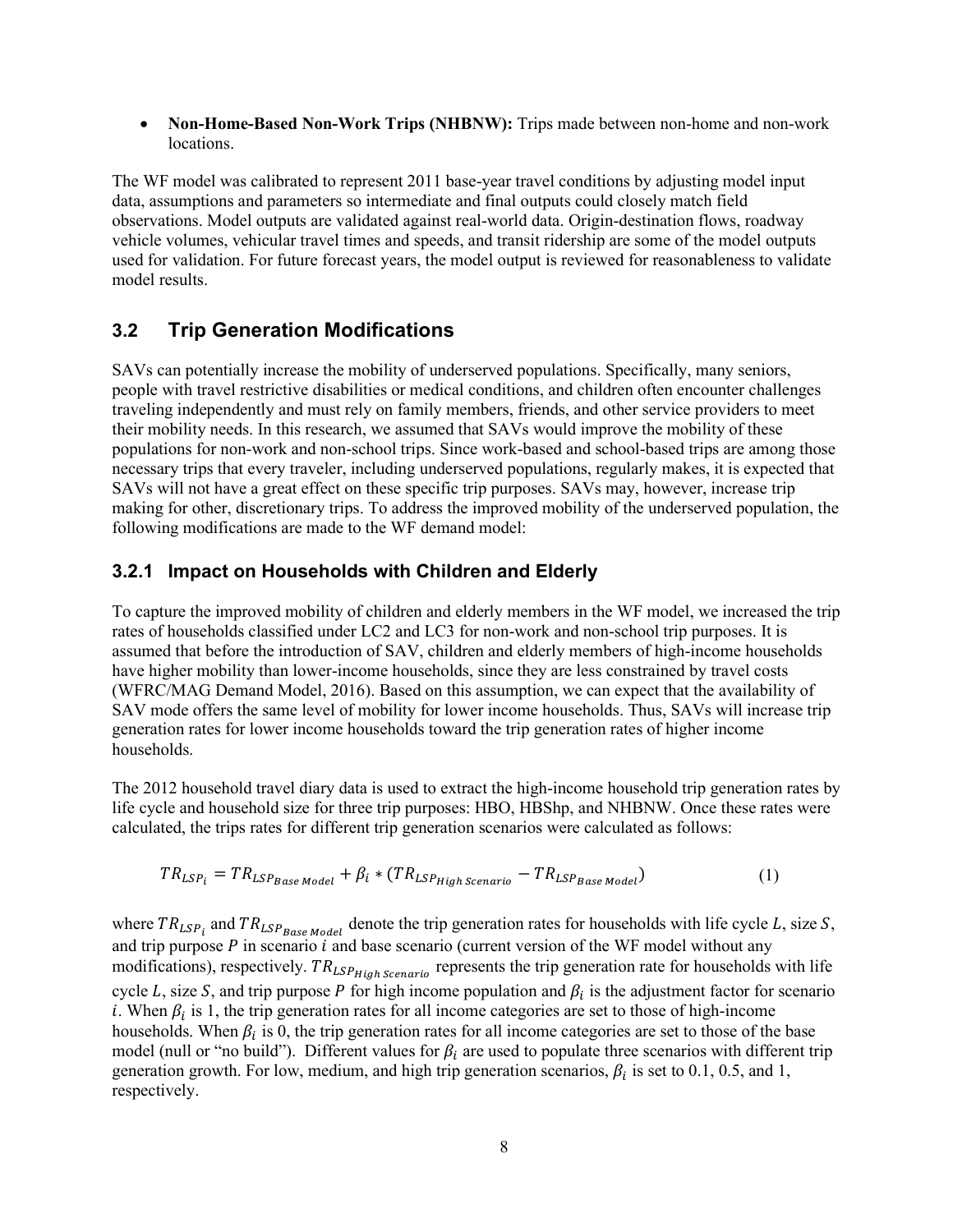Figure 3.2 shows the trip rates of households under LC2 and LC3 categories for non-work and non-school trip purposes against household size. The blue and purple lines (TR\_LC2 and TR\_LC3) show the trends of trip rate increase before improving the mobility of LC2 and LC3. The red and green lines (NTR\_LC2 and NTR\_LC3) illustrate the same trends after improving the mobility for LC2 and LC3 households. As shown in this figure, for most households, trip rates increase as the household size increases. Moreover, the trends of the trip rate increase are generally consistent with the before and after mobility improvement. There are three cases (circled in black) where the trends of trip rate increase after mobility improvement are not conforming with that of before improvement. This might be explained by the small sample size of households within these categories in household travel diary data. These trip rates were adjusted to follow the same trend as before mobility improvement (as shown in the second column of graphs in [Figure](#page-16-1) 3.2 titled "After Adjustment")



THE NTR\_LC2 THITR\_LC3 THITR\_LC2 THITR\_LC3

<span id="page-16-1"></span>

#### <span id="page-16-0"></span>**3.2.2 Impact on Mobility-impaired Population**

SAVs can potentially increase the mobility of mobility-impaired population (i.e., people with drivingrestrictive medical conditions) for non-work and non-school trips. Ideally, SAVs would enable a mobility-impaired traveler to generate the same number of trips as a traveler with no impairment. The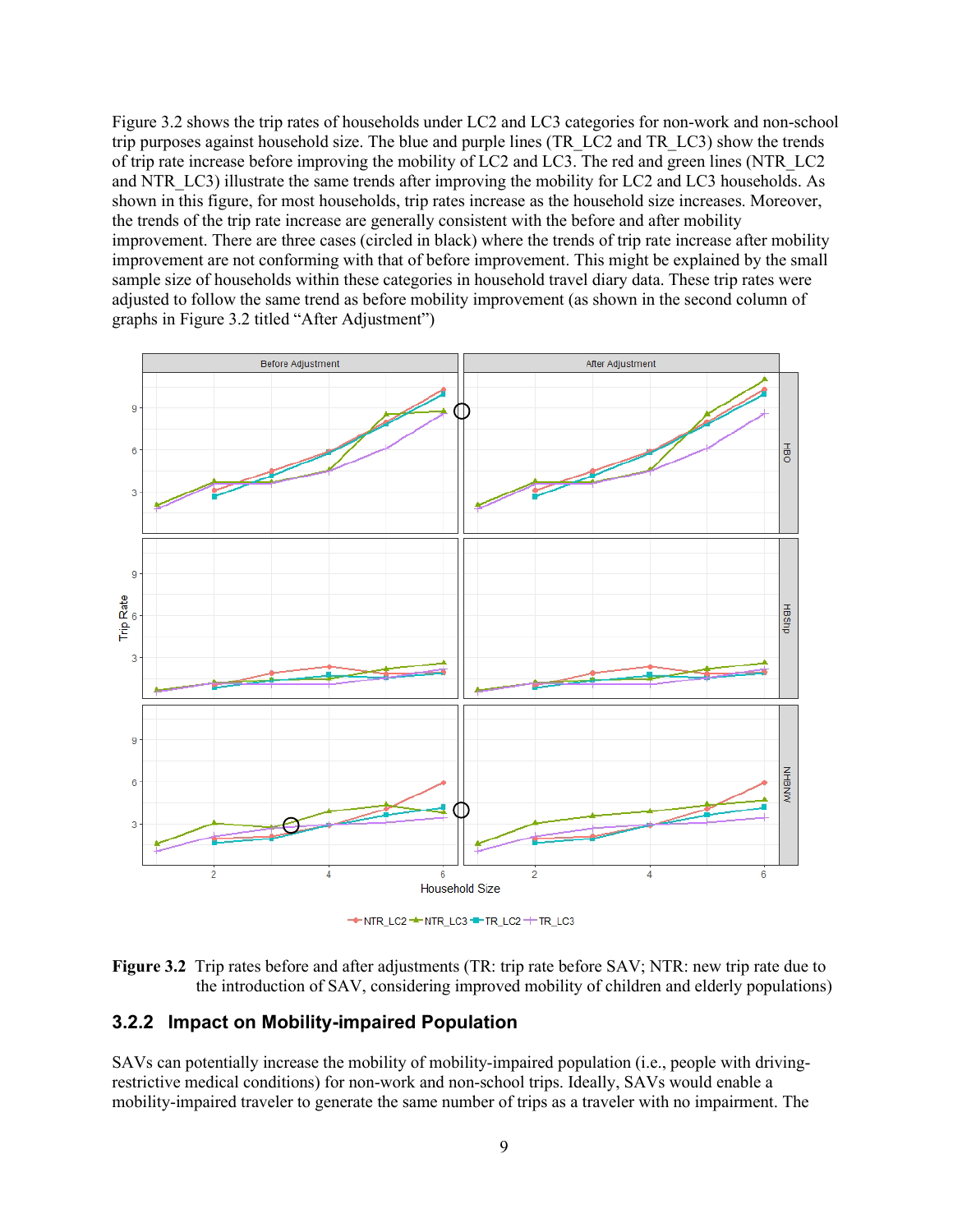current WF travel model does not differentiate between people with driving-restrictive medical conditions and those without. Thus, it is reasonable to assume that the current trip generation rates are a weighted average of trip generation rates for the disabled and non-disabled populations as follows:

$$
TR_{base} = TR_{WD} * P_{WD} + TR_{WOD} * P_{WOD}
$$
\n
$$
(2)
$$

where  $TR_{base}$  denotes trip generation rates in the base model,  $TR_{WD}$  and  $TR_{WOD}$  represent the trip generation rates of households with and without mobility-impaired members in the study region, and  $P_{WD}$ and  $P_{WOD}$  are the percentages of households with and without mobility-impaired members in the study region. We assumed a trip reduction (or suppression) rate (TRR) for households with mobility-impaired members and calculated trip rates for those households as follows:  $TR_{WD} = TR_{WOD} * (1 - TRR)$  (3)

Based on the finding of Sweeney (2004), the trip suppression rate for households with mobility-impaired members was assumed to be 20%, meaning that households with mobility-impaired members on average generate 20% fewer trips than households without mobility-impaired members.

The percentage of households with mobility-impaired members within the study region was obtained from 2012-2016 American Community Survey (ACS) where the data was collected at the census tract level. Finally, trip generation rates for households without mobility-impaired members are calculated as:

$$
TR_{WOD} = \frac{TR_{base}}{(1 - P_{WD}) + ((1 - TRR) * P_{WD})}
$$
\n(4)

To populate scenarios with various trip generation growth rates to account for the SAVs' impact, TRR was adjusted to reflect various levels of mobility improvements for households with mobility-impaired members. When TRR is 20%, the trip generation rates are equal to the base model trip generation rates; when TRR is 0%, households with mobility-impaired members are assumed to incur the same number of trips as households without mobility-impaired members. For this research, 15%, 10%, and 0% TRR are respectively assumed for low, medium and high trip generation scenarios.

Using Equation 2, the trip rate increase due to the improved mobility of households with mobilityimpaired members is estimated. This can be translated into trip rate increase by 0.3%, 0.5%, and 1% for low, medium, and high trip generation scenarios, compared to the base scenario. Table 3.2 summarizes the modified trip rates and their increase percentages to capture the improved mobility of the underserved population in the WF trip generation model.

|                   |               |                        | <b>Base</b>    | <b>Low Scenario</b>           |                        | <b>Medium Scenario</b>        |              | <b>High Scenario</b>          |              |
|-------------------|---------------|------------------------|----------------|-------------------------------|------------------------|-------------------------------|--------------|-------------------------------|--------------|
| HH<br><b>Size</b> | Life<br>Cycle | Trip<br><b>Purpose</b> | Model<br>Rates | <b>Increase</b><br>Percentage | Trip Rate <sup>1</sup> | <b>Increase</b><br>Percentage | Trip<br>Rate | <b>Increase</b><br>Percentage | Trip<br>Rate |
|                   |               | <b>HBOth</b>           | 1.301          | 0.30                          | 1.305                  | 0.50                          | 1.308        | 1.00                          | 1.314        |
| 2                 |               | <b>HBOth</b>           | 2.322          | 0.30                          | 2.329                  | 0.50                          | 2.334        | 1.00                          | 2.345        |
| 3                 |               | <b>HBOth</b>           | 3.569          | 0.30                          | 3.580                  | 0.50                          | 3.587        | 1.00                          | 3.605        |
| $\overline{4}$    |               | <b>HBOth</b>           | 5.214          | 0.30                          | 5.230                  | 0.50                          | 5.240        | 1.00                          | 5.266        |
| 5                 |               | <b>HBOth</b>           | 7.265          | 0.30                          | 7.287                  | 0.50                          | 7.301        | 1.00                          | 7.338        |
| 6                 |               | <b>HBOth</b>           | 9.5685         | 0.30                          | 9.597                  | 0.50                          | 9.616        | 1.00                          | 9.664        |
| 2                 | 2             | <b>HBOth</b>           | 2.634          | 2.05                          | 2.688                  | 9.26                          | 2.878        | 18.61                         | 3.124        |
| 3                 |               | <b>HBOth</b>           | 4.128          | 1.15                          | 4.175                  | 4.75                          | 4.324        | 9.54                          | 4.522        |

<span id="page-17-0"></span>**Table 3.2** Modified trip rates for different trip generation scenarios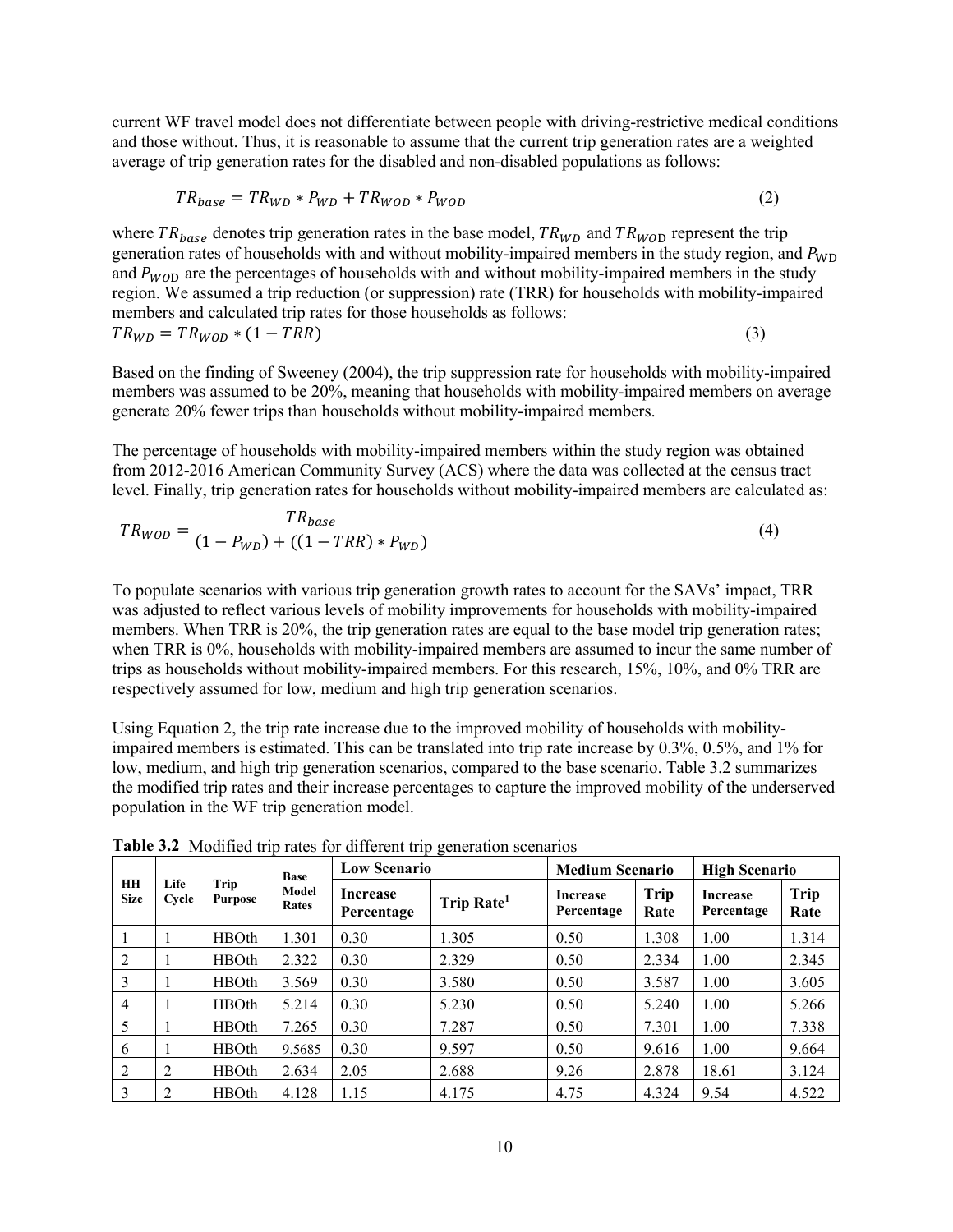| 4              | $\boldsymbol{2}$        | <b>HBOth</b> | 5.784    | 0.47 | 5.811  | 1.35  | 5.862  | 2.71     | 5.941  |
|----------------|-------------------------|--------------|----------|------|--------|-------|--------|----------|--------|
| 5              | $\overline{2}$          | <b>HBOth</b> | 7.826    | 0.54 | 7.868  | 1.71  | 7.960  | 3.42     | 8.094  |
| 6              | $\overline{2}$          | <b>HBOth</b> | 9.9762   | 0.64 | 10.040 | 2.22  | 10.198 | 4.46     | 10.422 |
| $\mathbf{1}$   | 3                       | <b>HBOth</b> | 1.785    | 1.63 | 1.814  | 7.15  | 1.913  | 14.36    | 2.041  |
| $\overline{c}$ | 3                       | <b>HBOth</b> | 3.558    | 0.68 | 3.582  | 2.40  | 3.644  | 4.83     | 3.730  |
| $\mathfrak{Z}$ | 3                       | <b>HBOth</b> | 3.569    | 0.57 | 3.590  | 1.88  | 3.636  | 3.77     | 3.703  |
| 4              | $\mathfrak{Z}$          | <b>HBOth</b> | 4.461    | 0.50 | 4.483  | 1.48  | 4.527  | 2.98     | 4.594  |
| 5              | $\overline{\mathbf{3}}$ | <b>HBOth</b> | 6.128    | 4.25 | 6.388  | 20.27 | 7.370  | 40.74    | 8.625  |
| 6              | 3                       | <b>HBOth</b> | 8.6      | 3.11 | 8.868  | 14.59 | 9.855  | 29.32    | 11.121 |
| $\mathbf{1}$   | 1                       | HBShp        | 0.452    | 0.30 | 0.453  | 0.50  | 0.454  | 1.00     | 0.457  |
| $\sqrt{2}$     | 1                       | HBShp        | 0.72     | 0.30 | 0.722  | 0.50  | 0.724  | 1.00     | 0.727  |
| $\mathfrak{Z}$ | 1                       | HBShp        | 0.753    | 0.30 | 0.755  | 0.50  | 0.757  | 1.00     | 0.761  |
| $\overline{4}$ | 1                       | HBShp        | 1.075    | 0.30 | 1.078  | 0.50  | 1.080  | 1.00     | 1.086  |
| 5              | 1                       | HBShp        | 1.559    | 0.30 | 1.564  | 0.50  | 1.567  | 1.00     | 1.575  |
| 6              | 1                       | HBShp        | 2.15     | 0.30 | 2.156  | 0.50  | 2.161  | 1.00     | 2.172  |
| $\overline{c}$ | $\overline{c}$          | HBShp        | $0.86\,$ | 2.05 | 0.878  | 9.26  | 0.940  | 18.61    | 1.020  |
| $\mathfrak{Z}$ | $\overline{2}$          | HBShp        | 1.355    | 4.25 | 1.413  | 20.28 | 1.630  | 40.75    | 1.907  |
| $\overline{4}$ | $\overline{2}$          | HBShp        | 1.752    | 3.66 | 1.816  | 17.31 | 2.055  | 34.78    | 2.361  |
| 5              | $\overline{2}$          | HBShp        | 1.58     | 2.11 | 1.613  | 9.56  | 1.731  | 19.20    | 1.883  |
| 6              | $\overline{2}$          | HBShp        | 1.924    | 0.53 | 1.934  | 1.65  | 1.956  | 3.31     | 1.988  |
| $\mathbf{1}$   | $\overline{3}$          | HBShp        | 0.57     | 1.92 | 0.581  | 8.63  | 0.619  | 17.34    | 0.669  |
| $\sqrt{2}$     | $\mathfrak{Z}$          | HBShp        | 1.161    | 0.64 | 1.168  | 2.22  | 1.187  | 4.45     | 1.213  |
| $\mathfrak{Z}$ | $\overline{\mathbf{3}}$ | HBShp        | 1.075    | 3.36 | 1.111  | 15.83 | 1.245  | 31.81    | 1.417  |
| $\overline{4}$ | 3                       | HBShp        | 1.075    | 4.35 | 1.122  | 20.80 | 1.299  | 41.80    | 1.524  |
| 5              | 3                       | HBShp        | 1.559    | 4.25 | 1.625  | 20.27 | 1.875  | 40.74    | 2.194  |
| 6              | $\overline{\mathbf{3}}$ | HBShp        | 2.15     | 2.56 | 2.205  | 11.83 | 2.404  | 23.78    | 2.661  |
| $\mathbf 1$    | $\mathbf{1}$            | <b>NHBNW</b> | 0.892    | 0.30 | 0.895  | 0.50  | 0.896  | $1.00\,$ | 0.901  |
| $\sqrt{2}$     | 1                       | <b>NHBNW</b> | 1.247    | 0.30 | 1.251  | 0.50  | 1.253  | 1.00     | 1.259  |
| 3              | 1                       | <b>NHBNW</b> | 1.828    | 0.30 | 1.833  | 0.50  | 1.837  | 1.00     | 1.846  |
| $\overline{4}$ | 1                       | <b>NHBNW</b> | 2.15     | 0.30 | 2.156  | 0.50  | 2.161  | 1.00     | 2.172  |
| $\sqrt{5}$     | 1                       | <b>NHBNW</b> | 2.473    | 0.30 | 2.480  | 0.50  | 2.485  | 1.00     | 2.498  |
| $\sqrt{6}$     | $\,1\,$                 | <b>NHBNW</b> | 2.795    | 0.30 | 2.803  | 0.50  | 2.809  | 1.00     | 2.823  |
| $\overline{2}$ | 2                       | <b>NHBNW</b> | 1.613    | 2.40 | 1.652  | 11.03 | 1.791  | 22.16    | 1.970  |
| $\mathfrak{Z}$ | $\overline{2}$          | <b>NHBNW</b> | 1.914    | 1.10 | 1.935  | 4.52  | 2.001  | 9.08     | 2.088  |
| $\overline{4}$ | $\sqrt{2}$              | <b>NHBNW</b> | 2.87     | 0.36 | 2.880  | 0.78  | 2.892  | 1.57     | 2.915  |
| 5              | $\overline{2}$          | <b>NHBNW</b> | 3.591    | 1.54 | 3.646  | 6.69  | 3.831  | 13.44    | 4.074  |
| 6              | $\sqrt{2}$              | <b>NHBNW</b> | 4.171    | 4.61 | 4.363  | 22.08 | 5.092  | 44.37    | 6.022  |
| $\mathbf{1}$   | $\mathfrak{Z}$          | <b>NHBNW</b> | 1.054    | 4.73 | 1.104  | 22.68 | 1.293  | 45.58    | 1.534  |
| $\overline{c}$ | 3                       | <b>NHBNW</b> | 2.118    | 4.55 | 2.214  | 21.77 | 2.579  | 43.75    | 3.045  |
| 3              | $\overline{\mathbf{3}}$ | <b>NHBNW</b> | 2.634    | 3.71 | 2.732  | 17.60 | 3.098  | 35.38    | 3.566  |
| $\overline{4}$ | $\mathfrak{Z}$          | <b>NHBNW</b> | 2.903    | 3.62 | 3.008  | 17.11 | 3.400  | 34.39    | 3.901  |
| $\mathfrak{S}$ | $\mathfrak{Z}$          | <b>NHBNW</b> | 3.118    | 4.25 | 3.250  | 20.27 | 3.750  | 40.74    | 4.388  |
| 6              | $\mathfrak{Z}$          | <b>NHBNW</b> | 3.44     | 3.88 | 3.573  | 18.42 | 4.074  | 37.02    | 4.714  |

<sup>1</sup>: Number of trips per household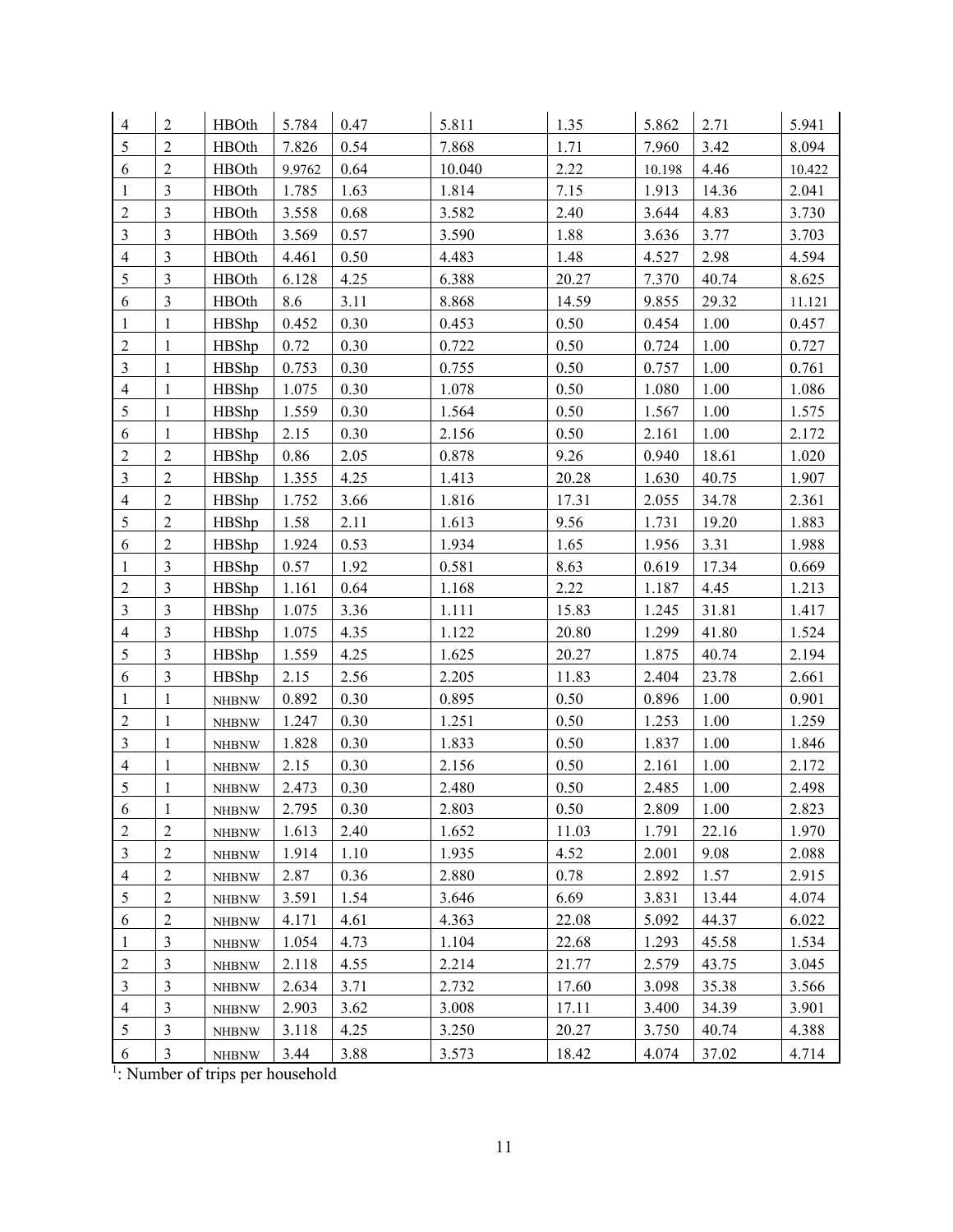#### <span id="page-19-0"></span>**3.3 Mode Choice Modifications**

The current WF travel model adopts a nested multinomial logit mode choice model to estimate the split among non-motorized (walk/bike) and motorized (auto and transit) trips. The mode choice model estimates the modes of travel separately for HBW, HBO, HBC and NHB trips. For this research, a new mode —MaaS – was created to incorporate SAVs into the mode choice model. The MaaS mode was added as a new branch within the motorized category. The layout of the new mode choice model is shown in Figure 3.3.



**Toll:** Auto trip using toll or HOV

LRT: Light Rail Transit **CRT:** Commuter Rail Transit **BRT: Bus Rapid Transit** Local: Local bus service

<span id="page-19-1"></span>**Figure 3.3** Modified WF mode choice model for accommodating SAVs

The MaaS utility function is calculated based on in-vehicle-time, initial pick-up time, operating cost (i.e. distance-based cost, time-based cost, and initial fee), cost split factor, and pick-up time factor. The utility function developed for MaaS alone (Drive Alone) is as follows:

 $U_{Maas\_alone} = (asc_{alone} + asc_{auto} + asc_{motor} + \beta_{ivt, purpose} * ivt + \beta_{pickup, purpose} * pt +$  $\beta_{cost,vurpose} * (trdist * dbc_{Maas} + ivt * tbc_{Maas} + ini fee_{Maas})/(nest_{alone} * nest_{auto} * nest_{motor})$ (5)

where  $asc_{alone}$ ,  $asc_{auto}$ , and  $asc_{motor}$  represent alternative specific constants. *ivt* and *pt* denote invehicle time and pick-up time, respectively. *traist*,  $dbc_{Maas}$ ,  $the_{Maas}$ , and  $inifee_{Maas}$  represent trip distance, distance-based cost, time-based cost, and initial fee for MaaS trips.  $nest_{alone}$ ,  $nest_{auto}$ , and  $nest_{motor}$  denote nesting constants used in the mode choice model.

[Table 3](#page-20-0).3 through [Table 3](#page-20-4).6 show the values used for variables and coefficients across different scenarios in Equation 5. The current WF model in-vehicle-time coefficients are referenced and their absolute values are reduced in MaaS utility function to make travel time less burdensome for MaaS compared to conventional transportation modes (i.e. Auto and Transit modes). Table 3.3 shows default in-vehicle time coefficients (Base) currently used for Transit and Auto and those reduced coefficients for modeling MaaS mode under low, medium, and high impact scenarios. The operating cost of MaaS for the base scenario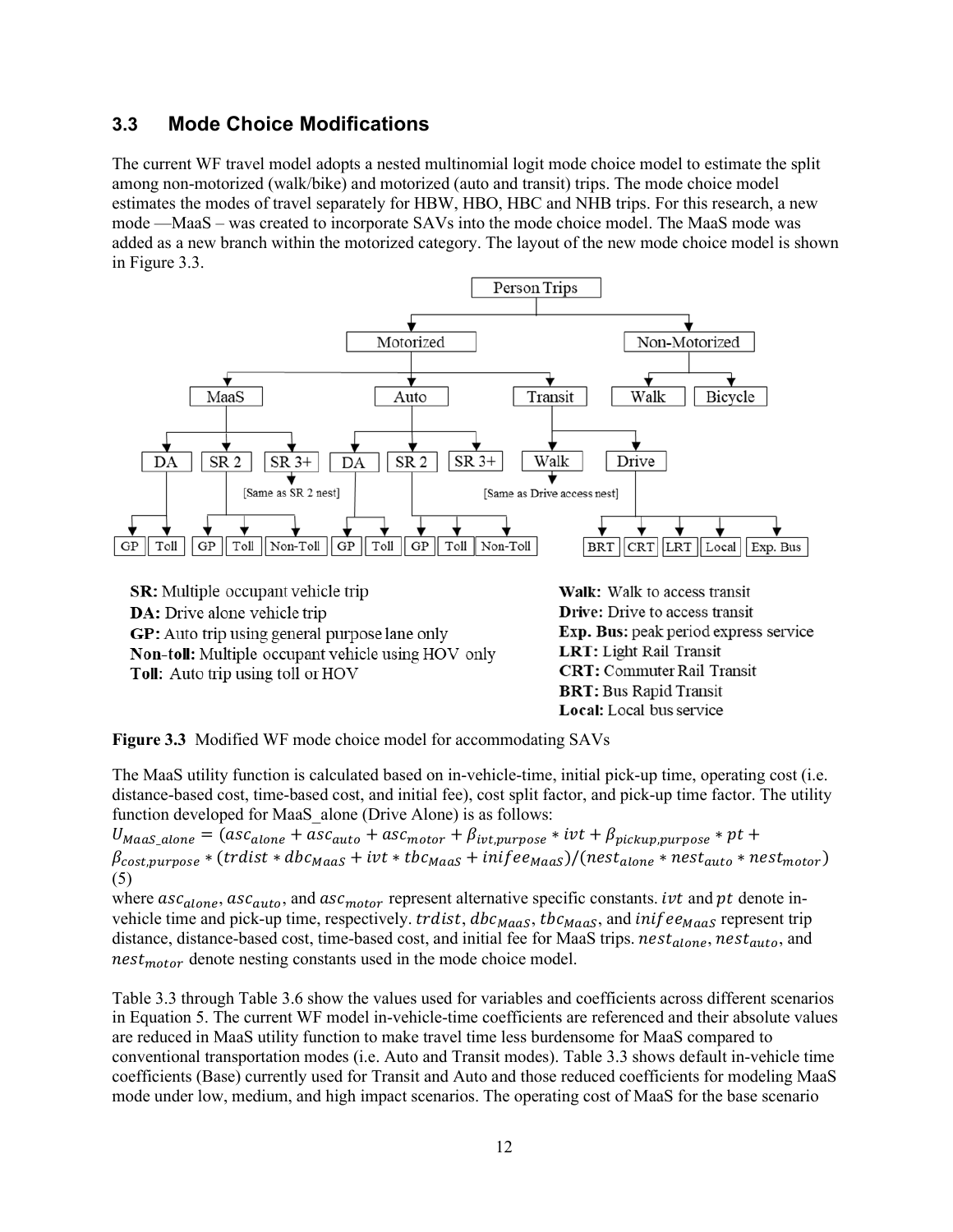was estimated based on current Uber and Lyft fares in Salt Lake City, Utah. All rates are in 2010 dollar. For medium and high MaaS market penetration scenarios, operating cost was reduced by 10% and 20%, respectively, to reflect a less expensive SAV mode. The initial pick-up time is the time spent after a passenger is dropped off and prior to the next passenger pickup. This variable is included in MaaS mode and varies by area type. It is lower in the Central Business District (CBD) than in Urban and Rural areas due to the availability of more SAVs. For shared rides, cost split factor is used to split the operating costs between passengers. Moreover, a pick-up time factor is used to penalize initial pick-up time for MaaS shared ride modes. These two factors are multiplicators for  $\beta_{cost, purpose}$  and  $\beta_{pickup, purpose}$  in Equation 5 for MaaS SR2 and SR3+ modes.

| Trip Purpose |             | In-Vehicle Time for Scenario |          |           |  |  |
|--------------|-------------|------------------------------|----------|-----------|--|--|
|              | <b>Base</b> | Low                          | Mid      | High      |  |  |
| <b>HBW</b>   | $-0.045$    | $-0.0405$                    | $-0.036$ | $-0.0315$ |  |  |
| <b>HBO</b>   | $-0.035$    | $-0.0315$                    | $-0.028$ | $-0.0245$ |  |  |
| <b>NHB</b>   | $-0.04$     | $-0.036$                     | $-0.032$ | $-0.028$  |  |  |
| <b>HBC</b>   | $-0.025$    | $-0.0225$                    | $-0.02$  | $-0.0175$ |  |  |

<span id="page-20-0"></span>**Table 3.3** MaaS in-vehicle time values across different scenarios

<span id="page-20-1"></span>

|  |  |  | Table 3.4 MaaS operating cost across different scenarios |  |  |
|--|--|--|----------------------------------------------------------|--|--|
|--|--|--|----------------------------------------------------------|--|--|

|                               | Operating Cost for Scenario |       |       |  |
|-------------------------------|-----------------------------|-------|-------|--|
| Cost Type                     | Low/Base                    | Mid   | High  |  |
| Distance-Based Cost (\$/mile) | 0.679                       | 0.611 | 0.543 |  |
| Initial Fee $(\$)$            | 2.590                       | 2.331 | 2.072 |  |
| Time-Based Cost (\$/min)      | 0.174                       | 0.157 | 0.139 |  |

<span id="page-20-2"></span>**Table 3.5** MaaS initial pick-up time in different area types across scenarios

| Area Type   | Scenario |      |      |  |
|-------------|----------|------|------|--|
|             | Low/Base | Mid  | High |  |
| CBD Core    |          |      |      |  |
| <b>CBD</b>  |          |      |      |  |
| Urban       |          | 7.2  | 6.4  |  |
| Urban-Rural |          | 10.8 | 9.6  |  |
| Rural       |          | 13.5 |      |  |

<span id="page-20-4"></span><span id="page-20-3"></span>

|  |  |  |  |  |  |  | <b>Table 3.6</b> Cost split factor and pick-up time factor for shared MaaS modes |
|--|--|--|--|--|--|--|----------------------------------------------------------------------------------|
|--|--|--|--|--|--|--|----------------------------------------------------------------------------------|

| Mode      | Cost Split Factor | Pickup Time Factor |
|-----------|-------------------|--------------------|
| MaaS 2    | 0.7               |                    |
| MaaS $3+$ | 0.6               |                    |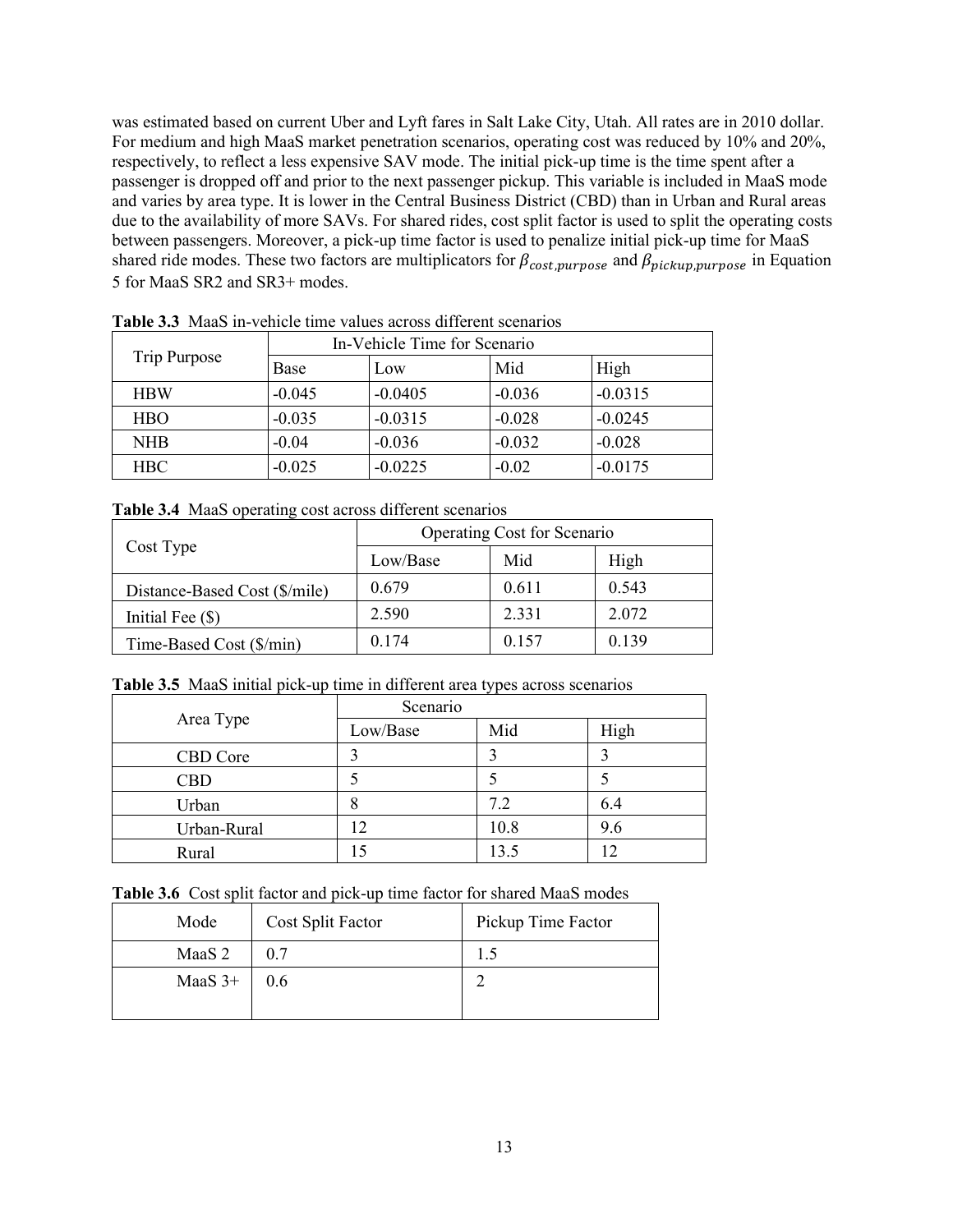#### <span id="page-21-0"></span>**3.4 VMT Estimation**

Additional VMT induced by SAV repositioning occurs after a passenger is dropped off and prior to the next passenger pickup. Due to the macroscopic nature of the four-step model, it is challenging to accurately derive such additional VMT within the current modeling framework. To compensate, we performed offline post-model analyses to estimate such additional VMT incurred due to those repositioning trips. The additional VMT for each MaaS trip was estimated based on initial pick-up time and average speed within the trip's origin area type. Equations 6 and 7 show how this additional VMT was estimated for peak period and off-peak period.

$$
VMT_{Repos,Pk} = \sum_{i=1}^{5} MaaS_{i,Pk} * Speed_{i,Pk} * PickUp_i
$$
\n(6)

$$
VMT_{Repos, Ok} = \sum_{i=1}^{5} M a a S_{i, Ok} * Speed_{i, Ok} * PickUp_i
$$
 (7)

where  $VMT_{Repos,Pk}$  and  $VMT_{Repos, Ok}$  denote additional VMT due to repositioning trips during peak and off-peak periods,  $MaaS_{i, PK}$  and  $MaaS_{i, Ok}$  represent number of MaaS trips originating from area type i during peak and off-peak periods,  $Speed_{i.Pk}$  and  $Speed_{i.Ok}$  are average speeds within area type *i* for peak and off-peak periods, and  $PickUp_i$  is the pick-up time within the area type *i*.

The total VMT considering repositioning trips for MaaS mode can be calculated as follows:

$$
VMT_{Total,PR} = VMT_{Repos,PR} + VMT_{Model,PR}
$$
\n
$$
(8)
$$

$$
VMT_{Total, Ok} = VMT_{Repos, Ok} + VMT_{Model, Ok}
$$
\n(9)

where  $VMT_{model,PK}$  and  $VMT_{model,OK}$  denote model VMT estimates for peak and off-peak periods. The daily VMT is consequently calculated as the sum of off-peak and peak periods VMT: as follows:

$$
VMT_{Total, Daily} = VMT_{Total, Ok} + VMT_{Total,Pk}
$$
\n(10)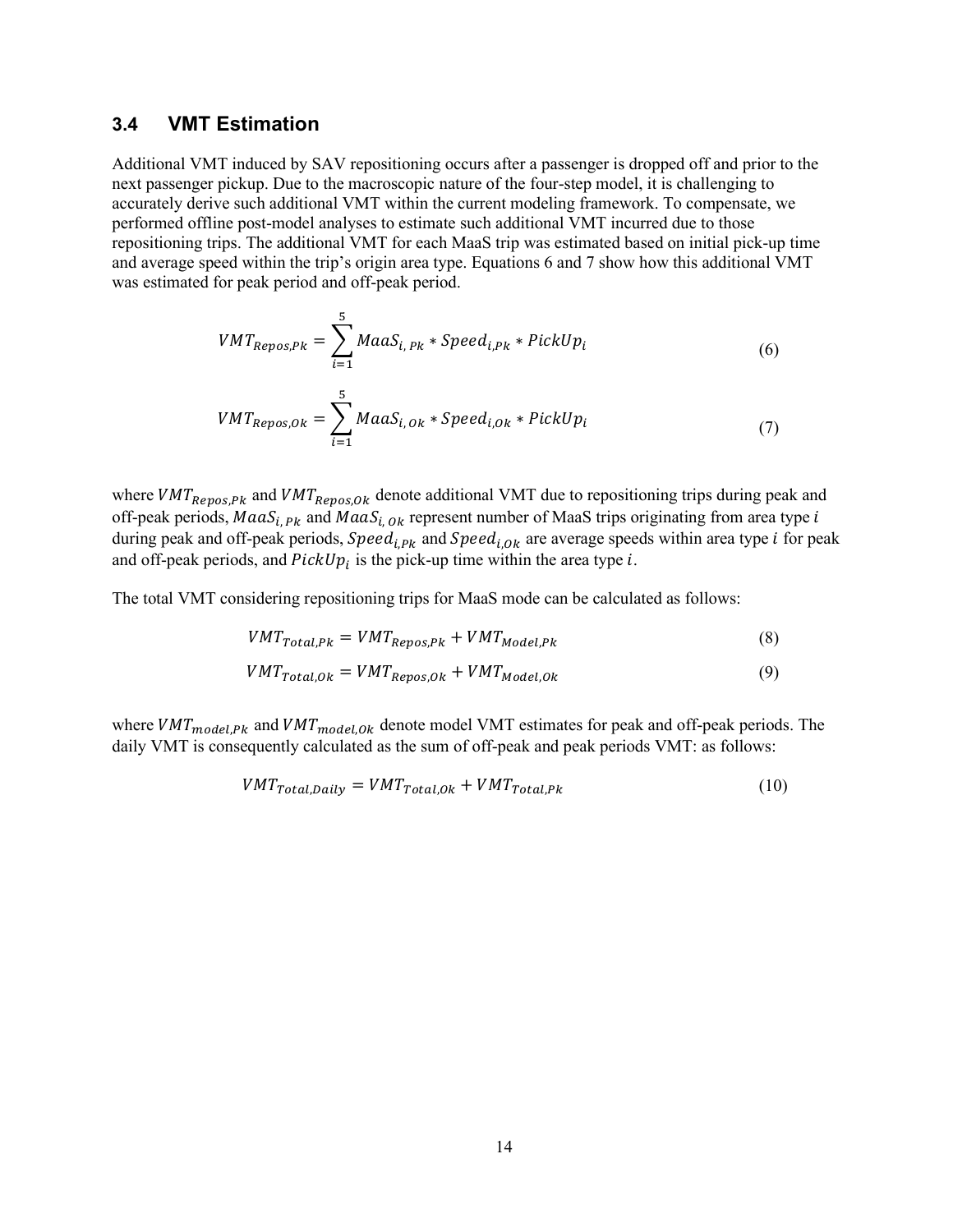## <span id="page-22-0"></span>**4. RESULTS AND DISCUSSIOIN**

We ran 12 scenarios (as shown in Table 3.1) consisting of different combinations of trip growth rates and MaaS modal attractiveness. This experimental design allowed us to estimate a range of VMT increase as a result of SAVs' introduction in the 2040 forecast year.

[Figure 4.](#page-22-1)1 illustrates the percentage of trip production increase that was due to the improved mobility of underserved populations for trip generation scenarios compared to the base scenario (without considering the impact of SAVs). Since the rates of work-based and school-based trips remain unchanged (compared to the base scenario) these trip purposes were intentionally excluded from the figure. The total number of trips increased by approximately 1%, 3.5%, and 7% for low, medium, and high trip generation scenarios, respectively. The higher trip production increase was observed for HBShp and NHBNW trips, compared to HBOth trip purposes. This is partially explained by the discretionary nature of HBShp and NHBNW trips, which makes these trips more sensitive to travel cost variation.



<span id="page-22-1"></span>**Figure 4.1** Designed scenarios trip production increase compared to the base scenario

Figure 4.2 illustrates daily mode shares across designed scenarios for all trip purposes. Auto\_2Plus and MaaS\_2Plus represent market shares of shared ride trips in Auto (SR2 and SR3 under Auto branch shown in Figure 3.3) and MaaS (SR2 and SR3 under MaaS branch shown in Figure 3.3), respectively. In the Base scenario, the market split is Auto, Non-motorized, and Transit (from high to low). The market share of shared ride mode (Auto\_2Plus) is higher than non-shared ride mode (Auto\_DriveAlone). This is partially explained by the unique demographics in Utah where the larger average household size creates more shared ride trips, usually with family members. Therefore, many of the shared rides can be attributed to household members traveling together. In those scenarios where MaaS mode is available, the market split is Auto, MaaS, Non-motorized, and Transit modes (from high to low). Auto\_2Plus has a higher share than Auto DriveAlone; similarly, shared ride MaaS mode (MaaS 2Plus) has a greater share than non-shared MaaS mode (MaaS-RideAlone). Comparing across scenarios, it reveals that MaaS gains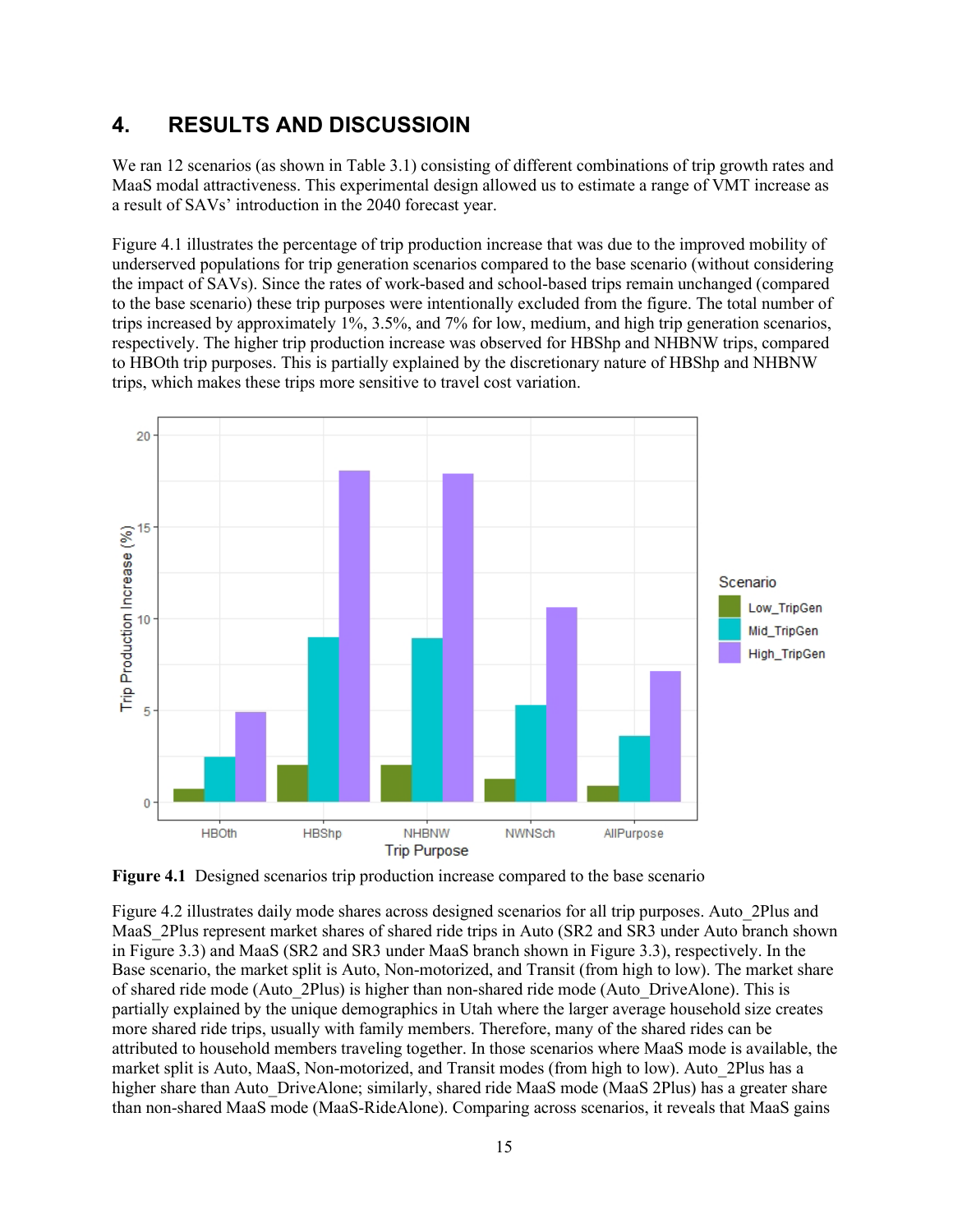most of its share from Auto mode. However, there is still some shift from Non-motorized and Transit modes to MaaS. It ws also observed that shared ride MaaS mode attracts more market share from total modal shifts than non-shared MaaS mode. As expected, comparing MaaS mode share across scenarios with a low, medium, and high MaaS market attractiveness shows that reducing the generalized cost of MaaS (i.e. in-vehicle time, initial pick-up time, and operating cost) makes MaaS more competitive against conventional modes of transportation.



<span id="page-23-0"></span>**Figure 4.2** Daily mode split across designed scenarios

Figure 4.3 shows the daily VMT estimated by the model and post offline analysis (adding repositioning trips) across all scenarios. Note that MaaS mode is not available in Base, LowTripGen, MidTripGen, and HighTripGen scenarios. Comparing VMTs of LowTripGen, MidTripGen, and HighTripGen scenarios with that of Base scenario shows the increase in daily VMT due to improved mobility of underserved populations as a result of the availability of AVs. As expected, the higher increase in trip rates is associated with a greater increase in daily VMT.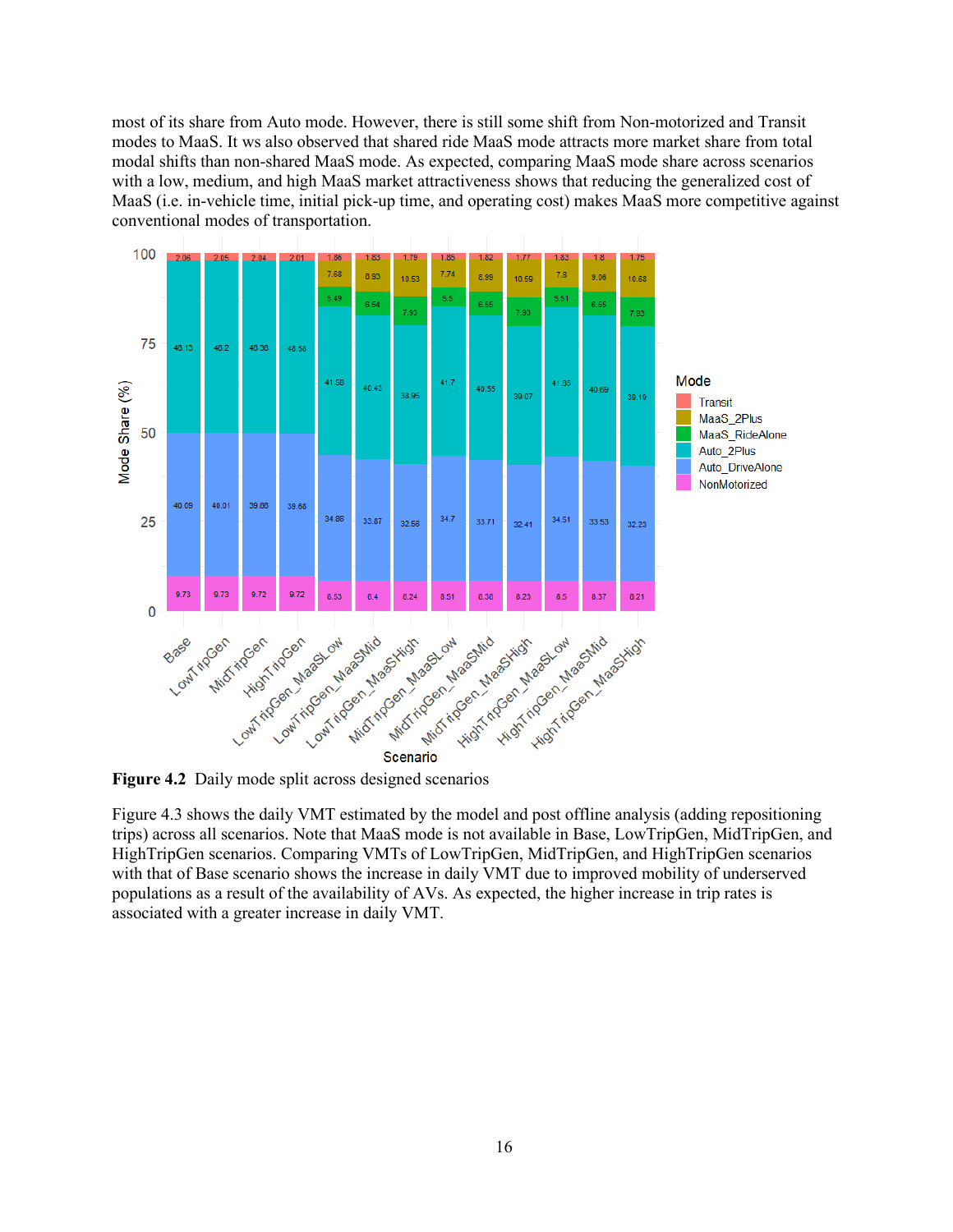

<span id="page-24-0"></span>**Figure 4.3** Daily VMT across designed scenarios

Introducing MaaS as a new mode to the mode choice model led to a slight decrease in VMT for all scenarios with MaaS available (compared to the "zero" scenarios, namely, LowTripGen, MidTripGen, and HighTripGen in **Table 3.1**). For example, as shown in **Figure 4.3,** low trip generation with MaaS (LowTripGen\_MaaSLow, LowTripGen\_MaaSMild, LowTripGen\_MaaSHigh) scenarios have lower VMT compared to the Base scenario, which might appear to be counterintuitive. The reason lies in the slightly higher shifts from non-shared modes to shared ride modes. As discussed above, this finding is attributable partially to the unique demographics in Utah households and may not accurately account for additional factors discouraging a "pool" mode, such as discomfort in traveling with strangers. Given the current modeling framework, reducing the generalized cost of MaaS across scenarios to represent the low, medium, and high MaaS attractiveness, leads to a reduction in VMT, which is largely due to the shift from drive alone to MaaS2+.

Yet, the post offline analysis added the daily VMT from trip repositioning for scenarios with the MaaS mode, as shown in red in Figure 4.3. For the MaaS scenarios, significant VMT increase due to repositioning trips was observed. Moreover, higher MaaS penetration resulted in smaller VMT increase. This is because when MaaS is readily available, the repositioning trips have a shorter length (as the more distant passengers could be picked up by other MaaS). The daily VMT was estimated to increase in the range of 4%–9% across designed scenarios.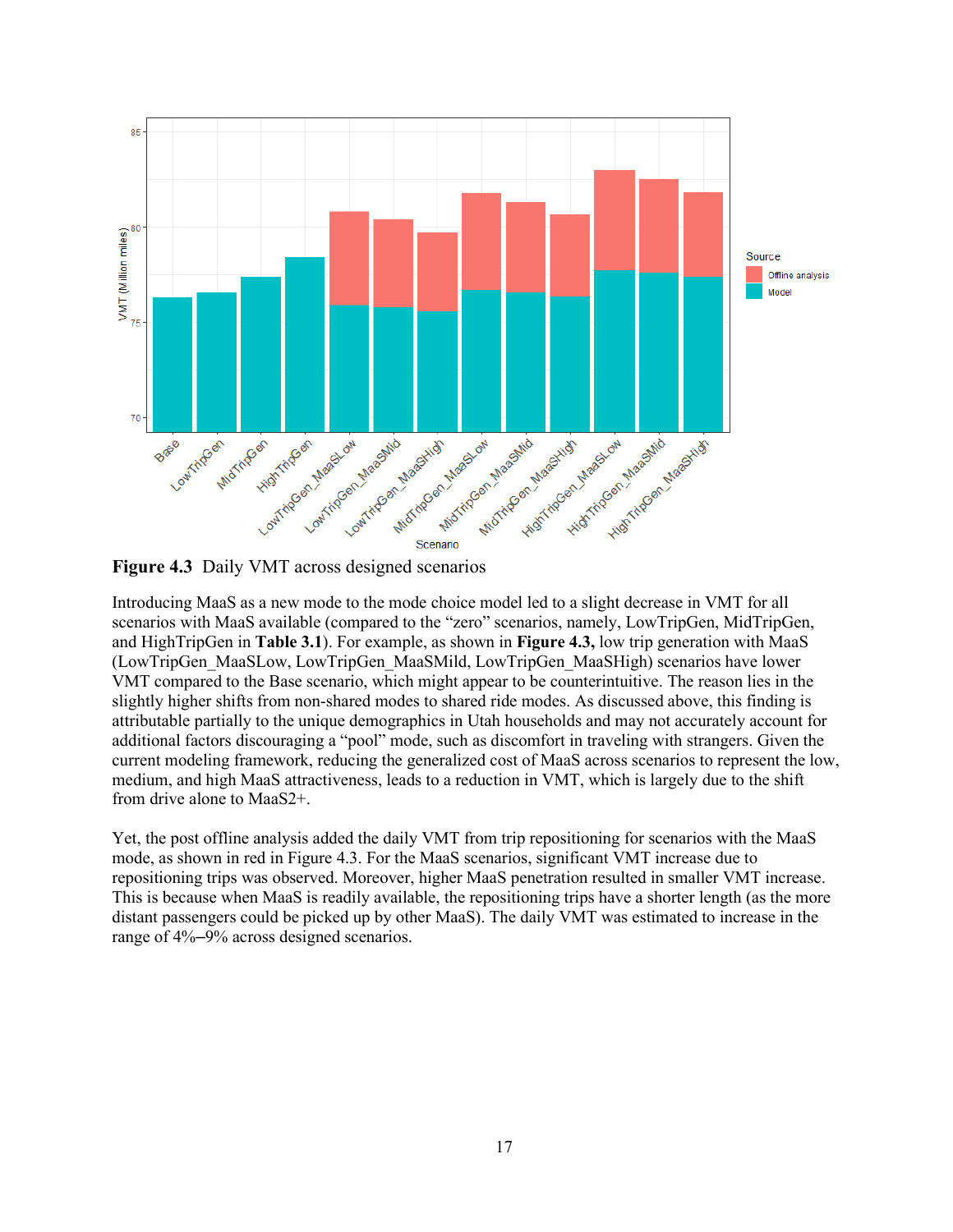## <span id="page-25-0"></span>**5. CONCLUSIONS**

SAV is defined as "the combination of AV technology with MaaS," which offers a new ridesharing option for travelers. The growing interests and promising market of SAVs over the past several years urge the need for public agencies to model their impact on the regional travel patterns for long-range transportation planning cost estimates and programming. In this research, we presented a framework of modeling SAVs to seamlessly integrate it into the four-step travel demand models that are widely used by the public agencies.

Using the WF region in Utah as a case study, we captured the effects of SAVs on travel behavior through modifying its regional travel demand model. The model modifications were made mainly on the trip generation and mode choice modules. In the trip generation module, trip rates of households with children, elderly, and mobility-impaired members were increased to reflect the improved mobility that the AV technology can offer. Overall, a range of  $-$  MaaS  $-$  was added, which competes with the conventional modes of automobile, transit, and non-motorized. Finally, 12 scenarios were designed to investigate different combinations of trip growth rates and MaaS market attractiveness. This experimental design yielded an estimate of a 4%–9% range of VMT increase due to SAVs in the year 2040 forecast horizon. Our results revealed that SAVs could increase the total number of trips by 1%–7% across designed scenarios. Mode share comparison among scenarios showed that while MaaS can take market shares away from all conventional transportation modes, it competes more with auto. Reducing the generalized cost of MaaS makes the mode more appealing against conventional modes. Higher market shares were found for shared ride MaaS due, in part, to the larger average household size in Utah. This finding, however, does not account for potential disbenefits of sharing a ride, such as discomfort in traveling with strangers.

In this study, several assumptions were made in regard to the trip rate increase and SAV utility function. In the future, there will be a need to verify these assumptions via survey. In addition to that, while SAV fleet size might have a significant impact on pick-up time, it is not considered in the modeling process. Regarding repositioning trips, an offline, post-processing analysis was performed to estimate the number and length of repositioning trips. Due to such post-process, repositioning trips were not assigned to the modeled network such that their impacts on congestion and traffic flow were not assessed during the modeling process. While SAV might also affect roadway capacity and auto ownership, we did not incorporate these impacts in our study — we left them for future research attempts. Further, we modeled the MaaS mode choice as MaaS Alone, MaaS2, and MaaS3+. Given how ridesharing decisions are currently made (e.g. Uber and Lyft), a more appropriate modeling approach would be to include only two MaaS choices: MaaS Alone and MaaS Pool. Such a shift of paradigm may affect the attractiveness of MaaS Pool, leading to a slight change of results from this research. Additionally, security and safety concerns might present themselves due to SAV's vulnerability to hacking and/or sharing a ride with strangers when there is no driver. Such impedance is not modeled in this study, and future research could investigate the impacts of these factors on SAV attractiveness.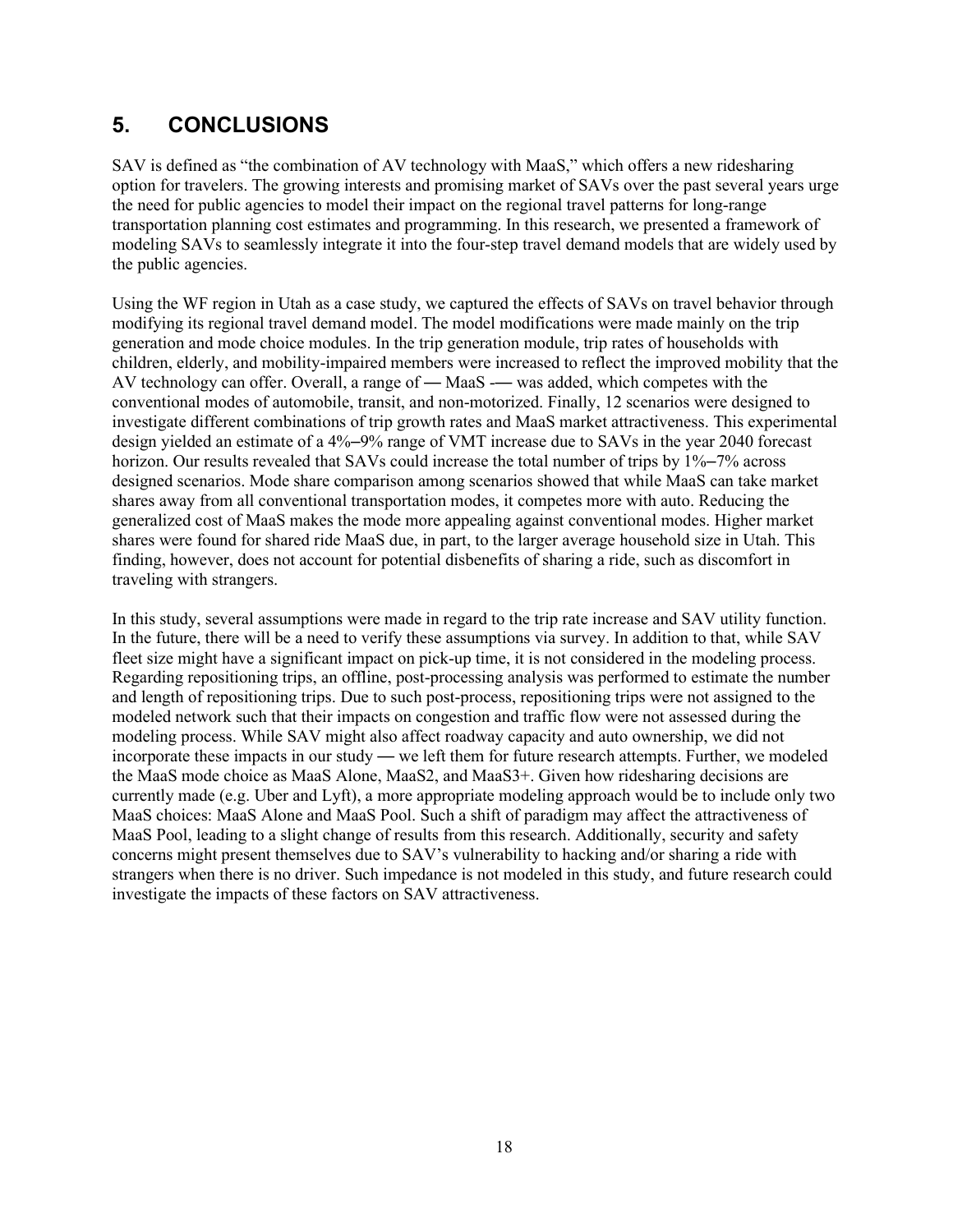#### <span id="page-26-0"></span>**REFERENCES**

- Andersson, L.H.D., 2013. Autonomous Vehicles from Mercedes-Benz, Google, Nissan by 2020. The Dish Daily. January 2019.
- Arvin, R., Kamrani, M., Khattak, A.J. and Rios-Torres, J., 2018. Safety Impacts of Automated Vehicles in Mixed Traffic. In: Presented at the 97th Annual meeting of the Transportation Research Board
- Arvin, R., Khattak, A. and Rios Torres, J., 2019. Evaluating Safety with Automated Vehicles at Signalized Intersections: Application of Adaptive Cruise Control in Mixed Traffic. Oak Ridge National Lab.(ORNL), Oak Ridge, TN (United States).
- Autonomous Vehicles. 2018. Autonomous vehicles/self-driving vehicles enacted legislation. Retrieved from: < [http://www.ncsl.org/research/transportation/autonomous-vehicles-self-driving-vehicles](http://www.ncsl.org/research/transportation/autonomous-vehicles-self-driving-vehicles-enacted-legislation.aspx)[enacted-legislation.aspx>](http://www.ncsl.org/research/transportation/autonomous-vehicles-self-driving-vehicles-enacted-legislation.aspx). February 2019.
- Bischoff, J. and Maciejewski, M., 2016a. Simulation of city-wide replacement of private cars with autonomous taxis in Berlin. Procedia computer science, 83, pp.237-244.
- Bischoff, J. and Maciejewski, M., 2016b. Autonomous taxicabs in Berlin–a spatiotemporal analysis of service performance. Transportation Research Procedia, 19, pp.176-186.
- Brown, A., Gonder, J. and Repac, B., 2014. An analysis of possible energy impacts of automated vehicle. In Road vehicle automation (pp. 137-153). Springer, Cham.
- Burns, L.D., Jordan, W.C. and Scarborough, B.A., 2013. Transforming personal mobility. *The Earth Institute*, *431*, p.432.
- Carter, M., 2012. Volvo developing accident-avoiding self-driving cars for the year 2020. Inhabitat. December, 5.
- Childress, S., Nichols, B., Charlton, B. and Coe, S., 2015. Using an activity-based model to explore the potential impacts of automated vehicles. Transportation Research Record: Journal of the Transportation Research Board, (2493), pp.99-106.
- Fagnant, D.J. and Kockelman, K.M., 2014. The travel and environmental implications of shared autonomous vehicles, using agent-based model scenarios. Transportation Research Part C: Emerging Technologies, 40, pp.1-13.
- Fagnant, D. J., & Kockelman, K. M., 2015. Preparing a nation for autonomous vehicles: Opportunities, barriers and policy recommendations. Transportation Research Part A: Policy and Practice, Vol 77, pp 167-181.
- Fagnant, D.J. and Kockelman, K.M., 2018. Dynamic ride-sharing and fleet sizing for a system of shared autonomous vehicles in Austin, Texas. Transportation, 45(1), pp.143-158.
- Fagnant, D.J., Kockelman, K.M. and Bansal, P., 2015. Operations of shared autonomous vehicle fleet for austin, texas, market. Transportation Research Record: Journal of the Transportation Research Board, (2536), pp.98-106.
- Gucwa, M., 2014. The mobility and eneragy impacts of automated cars. PhD dissertation. Stanford University, Stanford, California.
- Harper, C.D., Hendrickson, C.T., Mangones, S. and Samaras, C., 2016. Estimating potential increases in travel with autonomous vehicles for the non-driving, elderly and people with travel-restrictive medical conditions. Transportation research part C: emerging technologies, 72, pp.1-9.
- Hörl, S., 2016. Implementation of an autonomous taxi service in a multi-modal traffic simulation using MATSim (Master's thesis, Chalmers University of Technology and University of Gothenburg).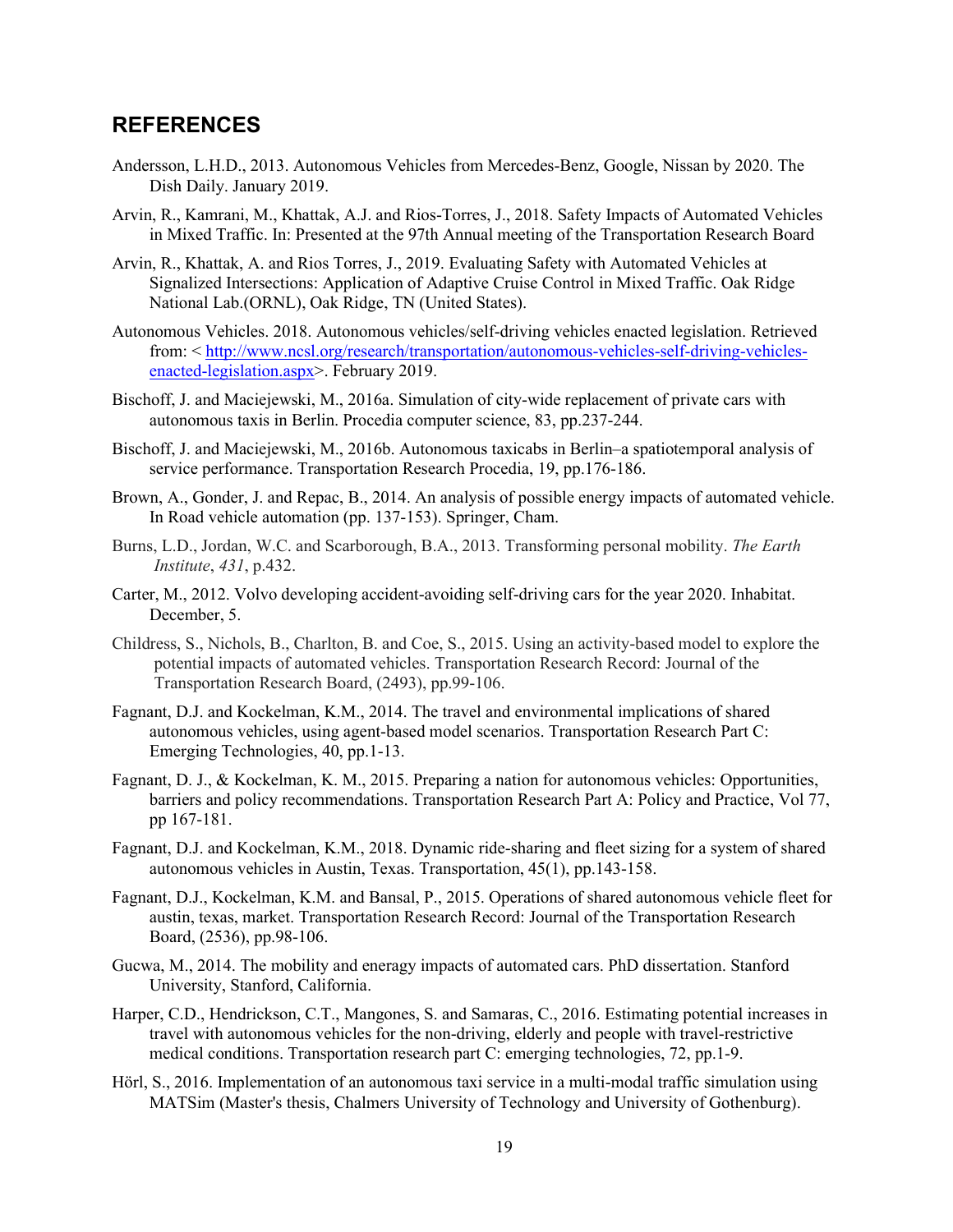- Hörl, S., Ruch, C., Becker, F., Frazzoli, E. and Axhausen, K.W., 2019. Fleet operational policies for automated mobility: A simulation assessment for Zurich. Transportation Research Part C: Emerging Technologies, 102, pp.20-31.
- LeBeau, P., 2013. General Motors on Track to Sell Self-Driving Cars. CNBC. December 2018.
- Lee, T. B., 2017. Fully driverless cars could be months away. Retrieved from: < [https://arstechnica.com/cars/2017/10/report-waymo-aiming-to-launch-commercial-driverless](https://arstechnica.com/cars/2017/10/report-waymo-aiming-to-launch-commercial-driverless-service-this-year/)[service-this-year/>](https://arstechnica.com/cars/2017/10/report-waymo-aiming-to-launch-commercial-driverless-service-this-year/). Januray 2019.
- Levin, M.W. and Boyles, S.D., 2015. Effects of autonomous vehicle ownership on trip, mode, and route choice. Transportation Research Record: Journal of the Transportation Research Board, (2493), pp.29-38.
- Levin, M.W., Kockelman, K.M., Boyles, S.D. and Li, T., 2017. A general framework for modeling shared autonomous vehicles with dynamic network-loading and dynamic ride-sharing application. Computers, Environment and Urban Systems, 64, pp.373-383.
- Maciejewski, M. and Bischoff, J., 2016. Congestion effects of autonomous taxi fleets. Transport, pp. 1- 10.
- Milakis, D., Snelder, M., van Arem, B., van Wee, B. and de Almeida Correia, G.H., 2017. Development and transport implications of automated vehicles in the Netherlands: scenarios for 2030 and 2050. European Journal of Transport and Infrastructure Research, 17(1).
- Miller, D., Sun, A. and Ju, W., 2014, October. Situation awareness with different levels of automation. In Systems, Man and Cybernetics (SMC), 2014 IEEE International Conference on (pp. 688-693). IEEE.
- Nissan Motor Company. Nissan announces unprecedented autonomous drive benchmarks. 2013. Retrived from <http://nissannews.com/en-US/nissan/usa/releases/nissan-announces-unprecedentedautonomous-drive-benchmarks>. January 2019.
- Poulhès, A. and Berrada, J., 2017. User assignment in a smart vehicles' network: dynamic modelling as an agent-based model. Transportation Research Procedia, 27, pp.865-872.
- Spieser, K., Treleaven, K., Zhang, R., Frazzoli, E., Morton, D. and Pavone, M., 2014. Toward a systematic approach to the design and evaluation of automated mobility-on-demand systems: A case study in Singapore. In Road vehicle automation (pp. 229-245). Springer, Cham.
- Sweeney, M., 2004. Travel patterns of older Americans with disabilities. Washington, DC: US Bureau of Transportation Statistics.
- USDOT, 2011. 2009 National Household Travel Survey User's Guide [WWW Document] [http://nhts.ornl.gov/2009/pub/UsersGuideV1.pdf.](http://nhts.ornl.gov/2009/pub/UsersGuideV1.pdf) November 2018.
- Wadud, Z., MacKenzie, D. and Leiby, P., 2016. Help or hindrance? The travel, energy and carbon impacts of highly automated vehicles. Transportation Research Part A: Policy and Practice, 86, pp.1-18.
- Wei, R., Tong, D. and Phillips, J.M., 2017. An integrated classification scheme for mapping estimates and errors of estimation from the American Community Survey. Computers, Environment and Urban Systems, 63, pp.95-103.
- Wen, J., Chen, Y.X., Nassir, N. and Zhao, J., 2018. Transit-oriented autonomous vehicle operation with integrated demand-supply interaction. Transportation Research Part C: Emerging Technologies, 97, pp.216-234.
- WFRC/MAG Demand Model Version 8.1 Calibration & Validation Report, 2016. Report, Utah.